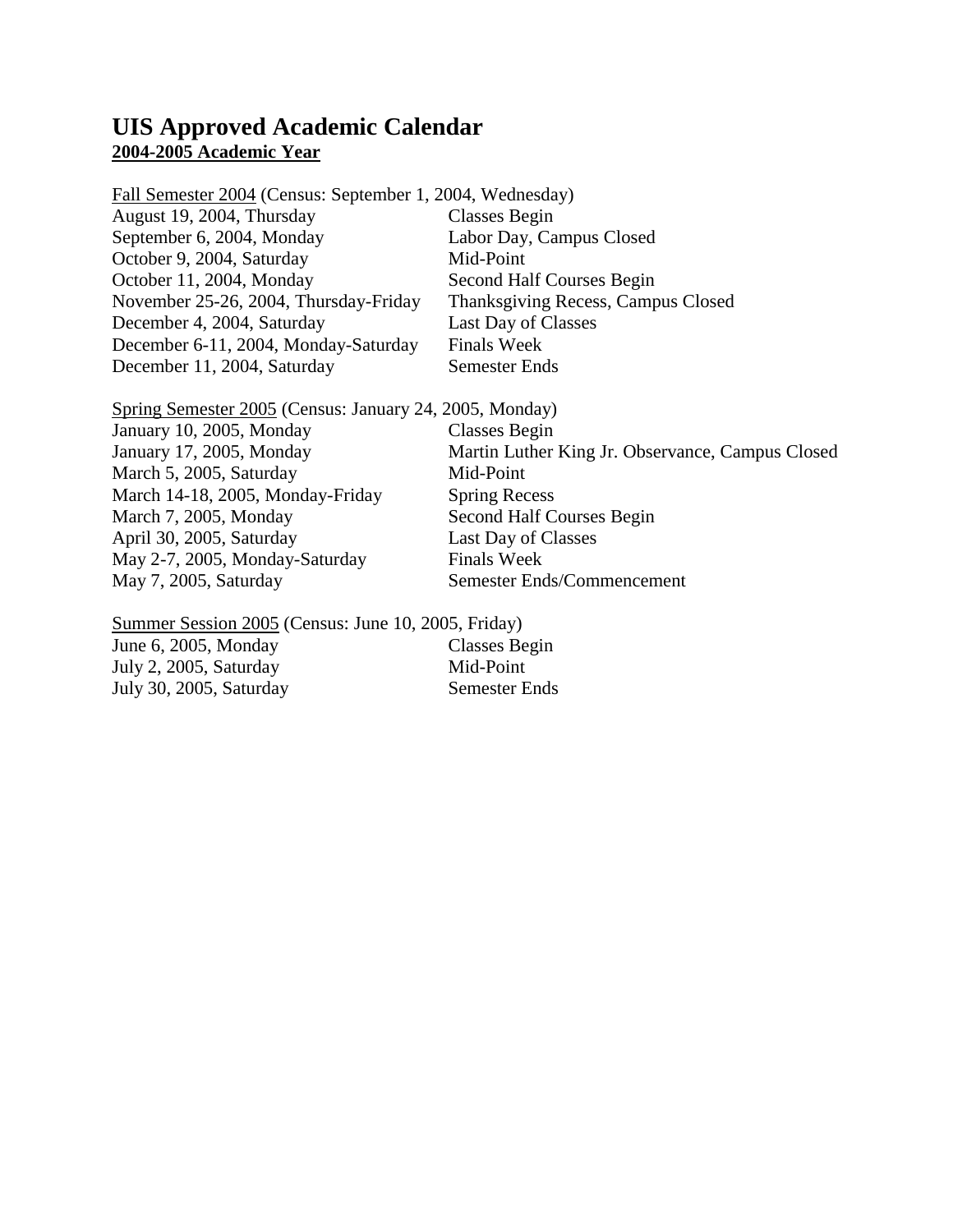### **UIS Approved Academic Calendar 2005-2006 Academic Year**

Fall Semester 2005 (Census: September 2, 2005, Friday) August 22, 2005, Monday Classes Begin September 5, 2005, Monday Labor Day, Campus Closed October 15, 2005, Saturday Mid-Point October 17, 2005, Monday Second Half Courses Begin November 21-25, 2005, Monday-Friday Thanksgiving Recess December 10, 2005, Saturday Last Day of Classes December 12-17, 2005, Monday-Saturday Finals Week December 17, 2005, Saturday Semester Ends

Spring Semester 2006 (Census: January 30, 2006, Monday) January 16, 2006, Monday Martin Luther King Jr. Observance, Campus Closed January 17, 2006, Tuesday Classes Begin March 11, 2006, Saturday Mid-Point March 13-17, 2006, Monday-Friday Spring Recess March 20, 2006, Monday Second Half Courses Begin May 6, 2006, Saturday Last Day of Classes May 8-13, 2006, Monday-Saturday Finals Week May 13, 2006, Saturday Semester Ends/Commencement

Summer Session 2006 (Census: June 9, 2006, Friday) June 5, 2006, Monday Classes Begin July 1, 2006, Saturday Mid-Point July 29, 2006, Saturday Semester Ends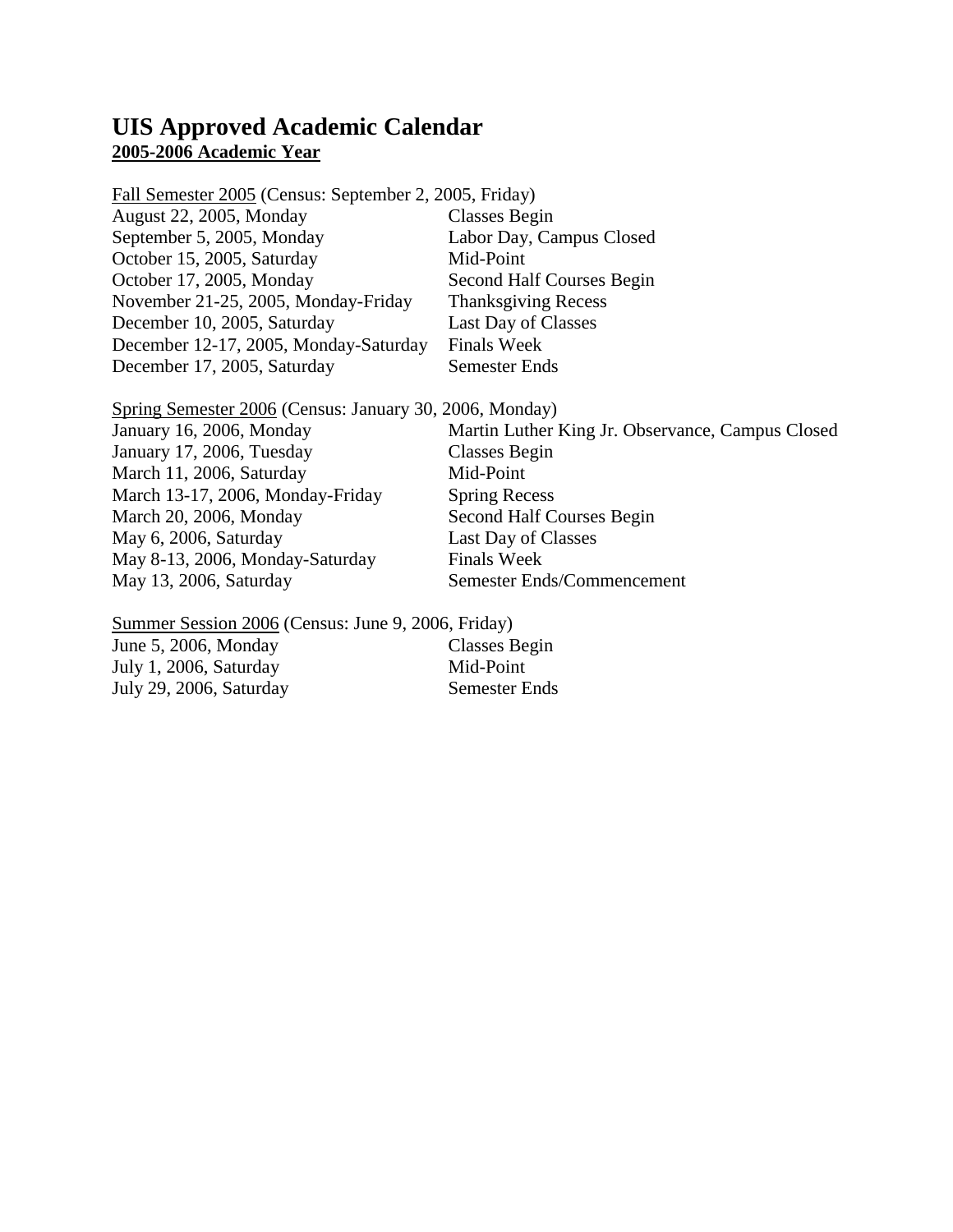### **UIS Approved Academic Calendar 2006-2007 Academic Year**

Fall Semester 2006 (Census: September 1, 2006, Friday) August 21, 2006, Monday Classes Begin September 4, 2006, Monday Labor Day, Campus Closed October 14, 2006, Saturday Mid-Point October 16, 2006, Monday Second Half Courses Begin November 20-24, 2006, Monday-Friday Thanksgiving Recess December 9, 2006, Saturday Last Day of Classes December 11-16, 2006, Monday-Saturday Finals Week December 16, 2006, Saturday Semester Ends

Spring Semester 2007 (Census: January 29, 2007, Monday) January 15, 2007, Monday Martin Luther King Jr. Observance, Campus Closed January 16, 2007, Tuesday Classes Begin March 10, 2007, Saturday Mid-Point March 12-16, 2007, Monday-Friday Spring Recess March 19, 2007, Monday Second Half Courses Begin May 5, 2007, Saturday Last Day of Classes May 7-12, 2007, Monday-Saturday Finals Week May 12, 2007, Saturday Semester Ends/Commencement

Summer Session 2007 (Census: June 8, 2007, Friday) June 4, 2007, Monday Classes Begin June 30, 2007, Saturday Mid-Point July 28, 2007, Saturday Semester Ends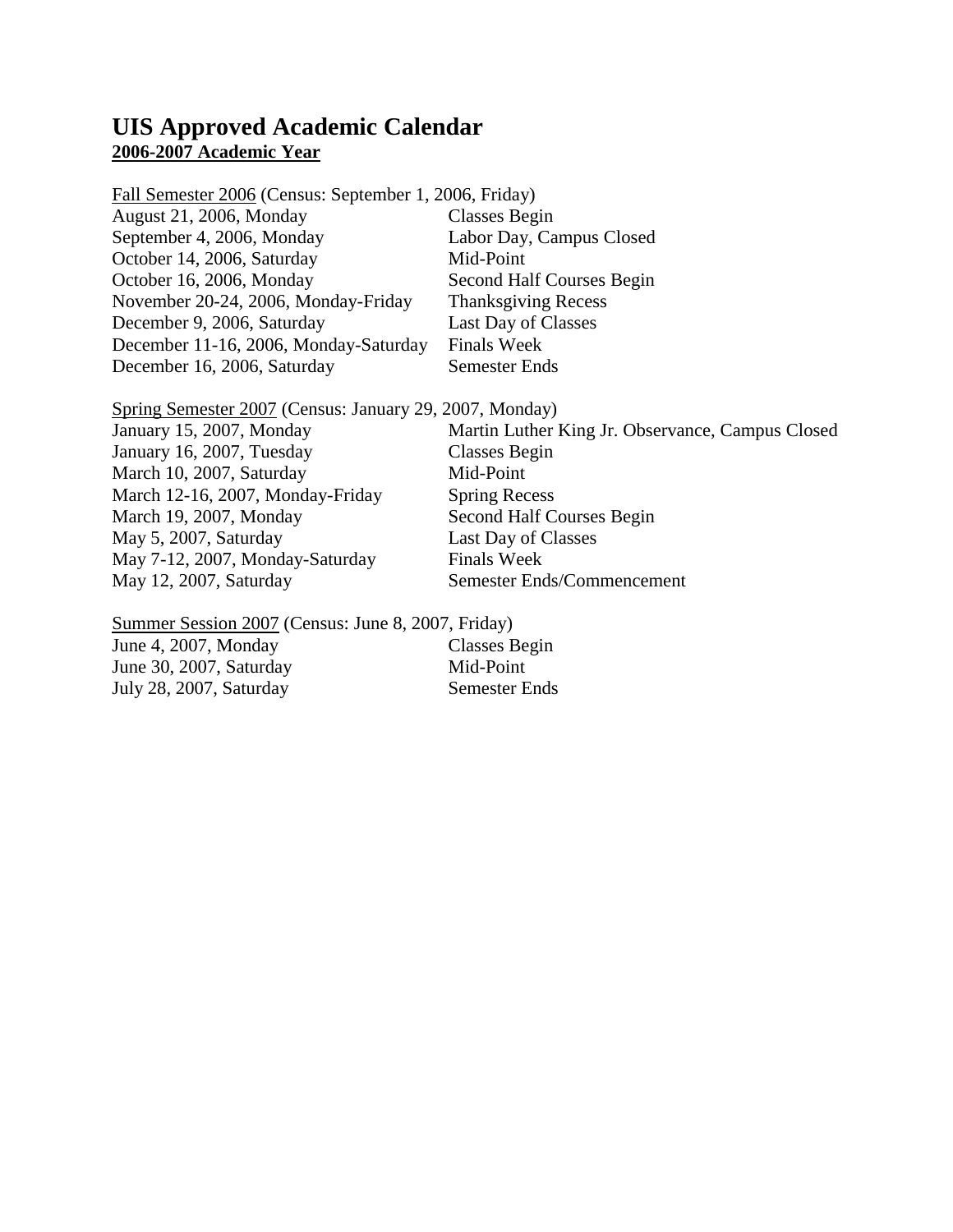#### **UIS Approved Academic Calendar 2007-2008 Academic Year**

Fall Semester 2007 (Census: August 31, 2007, Friday) August 20, 2007, Monday Classes Begin September 3, 2007, Monday Labor Day, Campus Closed October 13, 2007, Saturday Mid-Point October 15, 2007, Monday Second Half Courses Begin November 19-23, 2007 Monday-Friday Thanksgiving Recess December 8, 2007, Saturday Last Day of Classes December 10-15, 2007, Monday-Saturday Finals Week December 15, 2007, Saturday Semester Ends

Spring Semester 2008 (Census: January 28, 2008, Monday) January 14, 2008, Monday Classes Begin January 21, 2008, Monday Martin Luther King Jr. Observance, Campus Closed March 8, 2008, Saturday Mid-Point March 10-14, 2008, Monday-Friday Spring Recess March 17, 2008, Monday Second Half Courses Begin May 3, 2008, Saturday Last Day of Classes May 5-10, 2008, Monday-Saturday Finals Week May 10, 2008, Saturday Semester Ends/Commencement

Summer Session 2008 (Census: June 6, 2008, Friday) June 2, 2008, Monday Classes Begin June 28, 2008, Saturday Mid-Point July 26, 2008, Saturday Semester Ends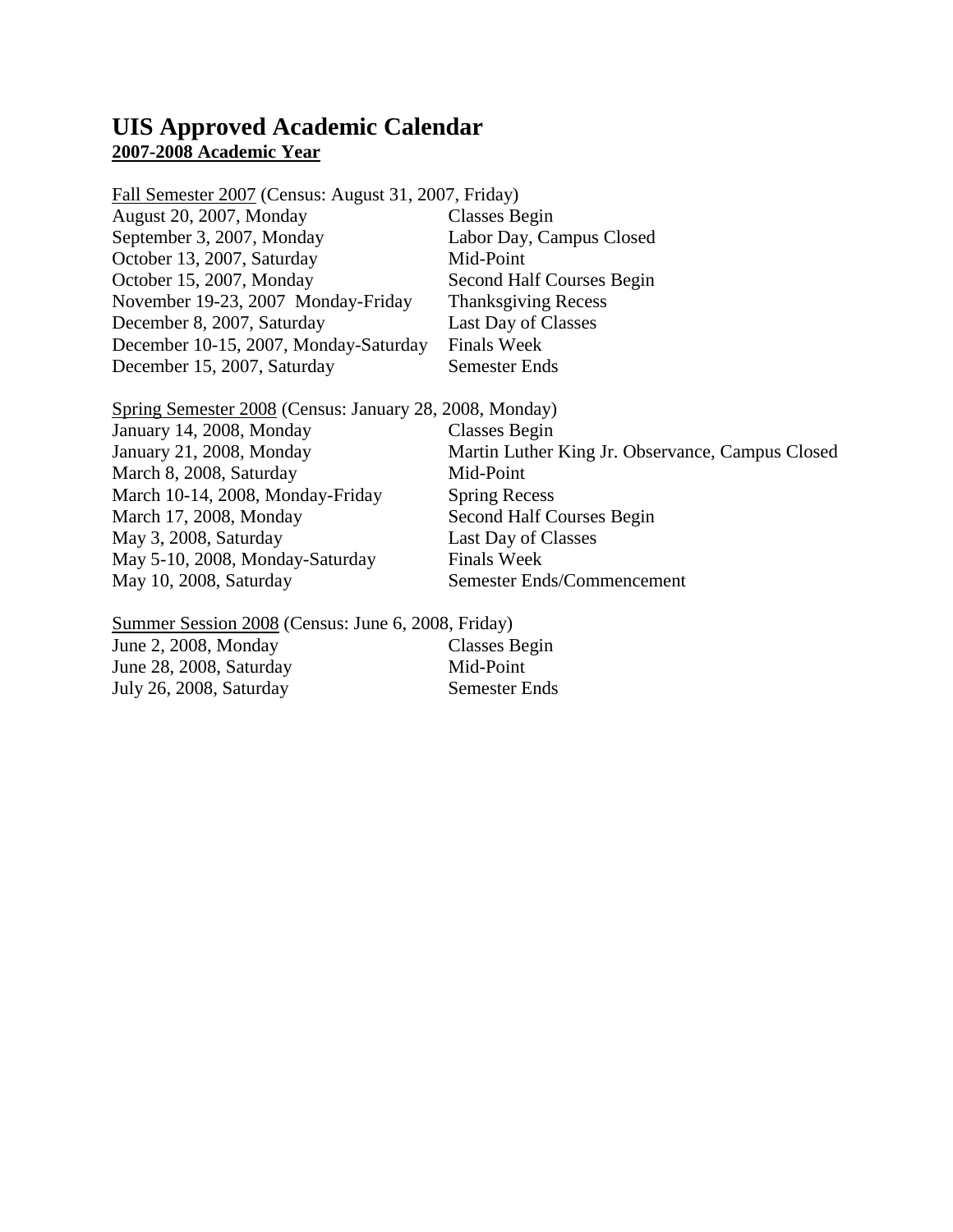### **UIS Approved Academic Calendar 2008-2009 Academic Year**

Fall Semester 2008 (Census: September 8, 2008, Monday) August 25, 2008, Monday Classes Begin September 1, 2008, Monday Labor Day, Campus Closed October 18, 2008, Saturday Mid-Point October 20, 2008, Monday Second Half Courses Begin November 24-28, 2008, Monday-Friday Thanksgiving Recess December 13, 2008, Saturday Last Day of Classes December 15-20, 2008, Monday-Saturday Finals Week December 20, 2008, Saturday Semester Ends

Spring Semester 2009 (Census: February 2, 2009, Monday) January 19, 2009, Monday Martin Luther King Jr. Observance, Campus Closed January 20, 2009, Tuesday Classes Begin March 14, 2009, Saturday Mid-Point March 16-20, 2009, Monday-Friday Spring Recess March 23, 2009, Monday Second Half Courses Begin May 9, 2009, Saturday Last Day of Classes May 11-16, 2009, Monday-Saturday Finals Week May 16, 2009, Saturday Semester Ends/Commencement

Summer Session 2009 (Census: June 5, 2009, Friday) June 1, 2009, Monday Classes Begin June 27, 2009, Saturday Mid-Point July 25, 2009, Saturday Semester Ends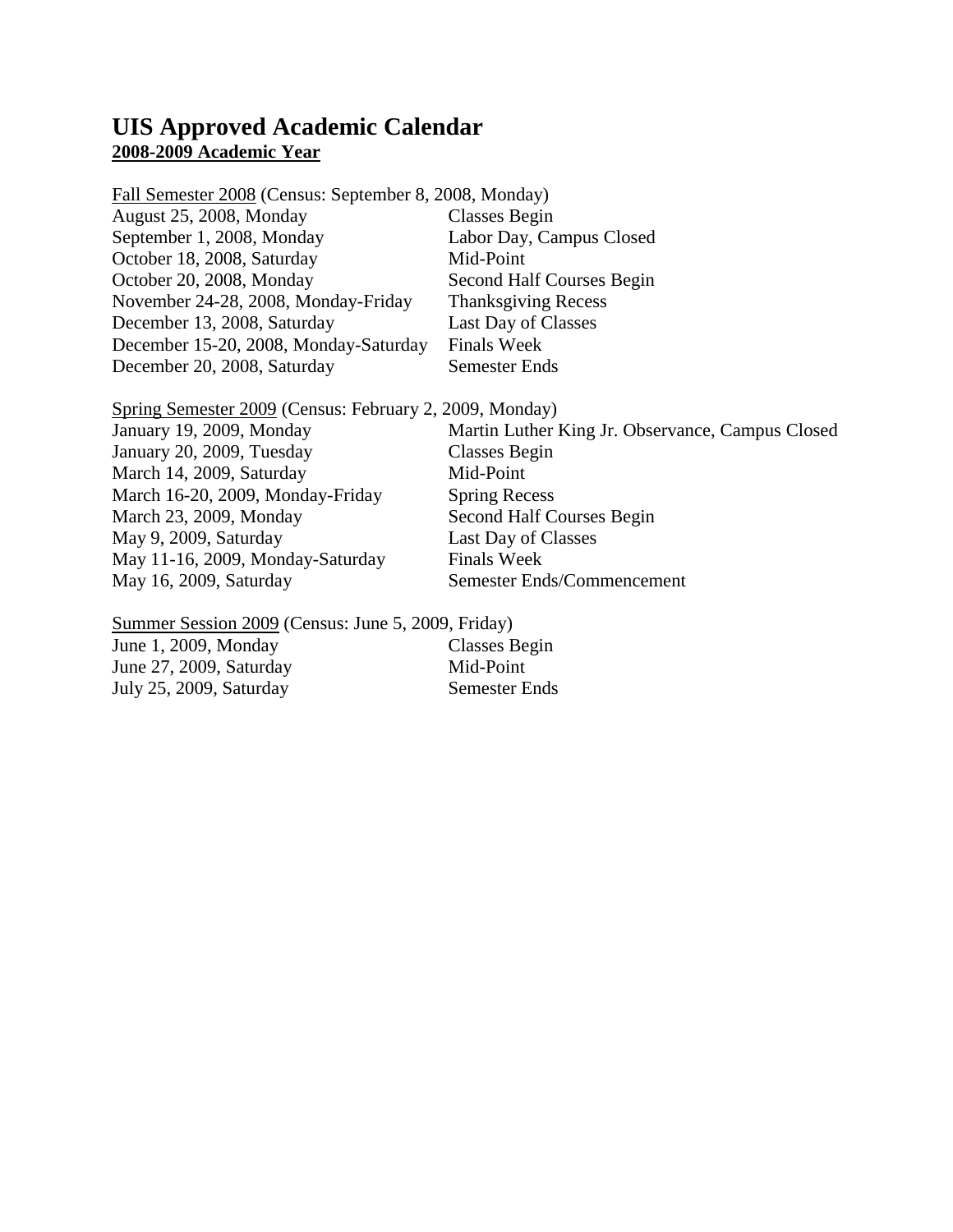### **UIS Approved Academic Calendar 2009-2010 Academic Year**

Fall Semester 2009 (Census: September 4, 2009, Friday) August 24, 2009, Monday Classes Begin September 7, 2009, Monday Labor Day, Campus Closed October 17, 2009, Saturday Mid-Point October 19, 2009, Monday Second Half Courses Begin November 23-27, 2009, Monday-Friday Thanksgiving Recess December 12, 2009, Saturday Last Day of Classes December 14-19, 2009, Monday-Saturday Finals Week December 19, 2009, Saturday Semester Ends

Spring Semester 2010 (Census: February 1, 2010, Monday) January 18, 2010, Monday Martin Luther King Jr. Observance, Campus Closed January 19, 2010, Tuesday Classes Begin March 13, 2010, Saturday Mid-Point March 15-19, 2010, Monday-Friday Spring Recess March 22, 2010, Monday Second Half Courses Begin May 8, 2010, Saturday Last Day of Classes May 10-15, 2010, Monday-Saturday Finals Week May 15, 2010, Saturday Semester Ends/Commencement

Summer Session 2010 (Census: June 11, 2010, Friday) June 7, 2010, Monday Classes Begin July 3, 2010, Saturday Mid-Point July 31, 2010, Saturday Semester Ends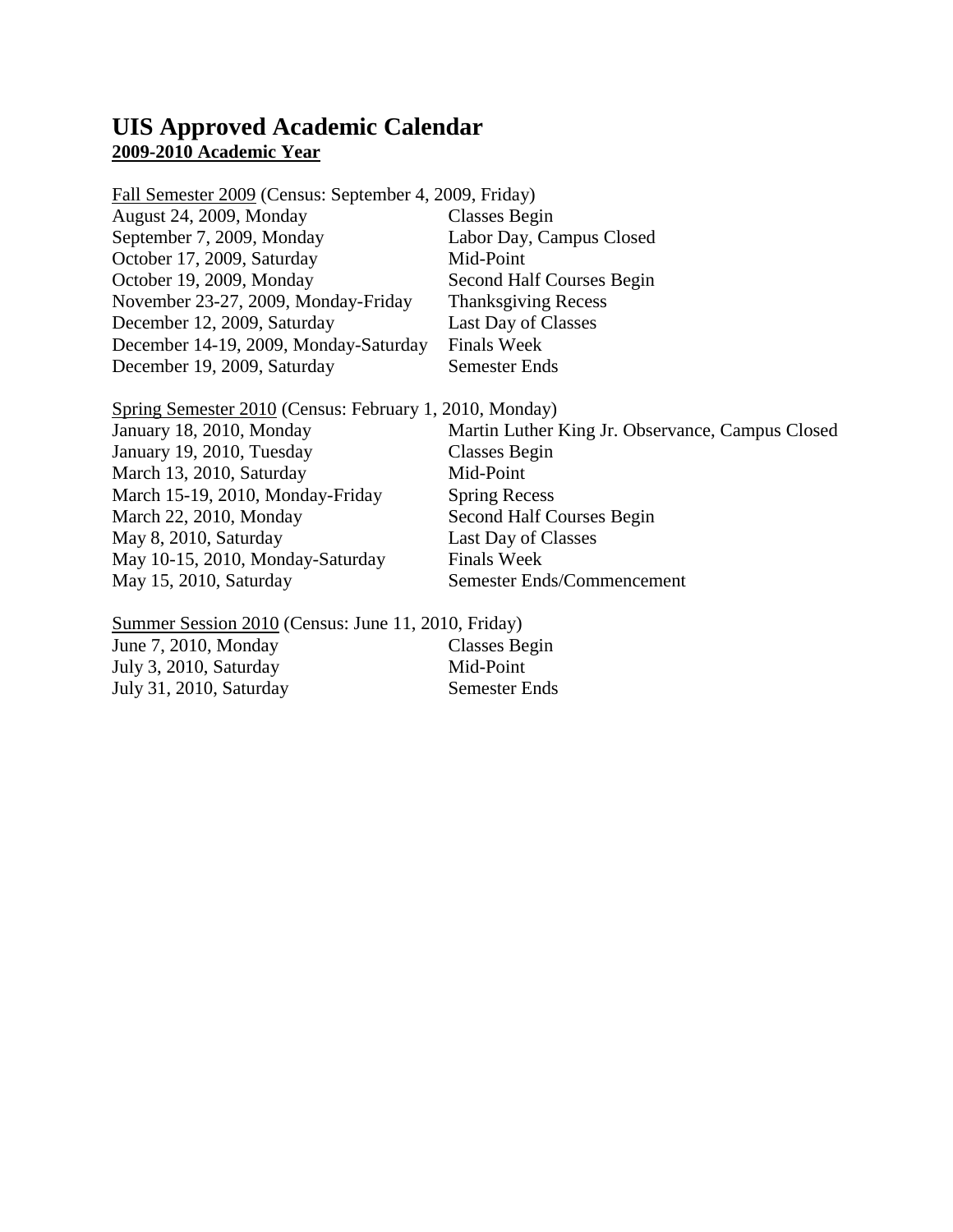### **UIS Approved Academic Calendar 2010-2011 Academic Year**

Fall Semester 2010 (Census: September 3, 2010, Friday) August 23, 2010, Monday Classes Begin September 6, 2010, Monday Labor Day, Campus Closed October 16, 2010, Saturday Mid-Point October 18, 2010, Monday Second Half Courses Begin November 22-26, 2010, Monday-Friday Thanksgiving Recess December 11, 2010, Saturday Last Day of Classes December 13-18, 2010, Monday-Saturday Finals Week December 18, 2010, Saturday Semester Ends

Spring Semester 2011 (Census: January 31, 2011, Monday) January 17, 2011, Monday Martin Luther King Jr. Observance, Campus Closed January 18, 2011, Tuesday Classes Begin March 12, 2011, Saturday Mid-Point March 14-18, 2011, Monday-Friday Spring Recess March 21, 2011, Monday Second Half Courses Begin May 7, 2011, Saturday Last Day of Classes May 9-14, 2011, Monday-Saturday Finals Week May 14, 2011, Saturday Semester Ends/Commencement

Summer Session 2011 (Census: June 10, 2011, Friday) June 6, 2011, Monday Classes Begin July 2, 2011, Saturday Mid-Point July 30, 2011, Saturday Semester Ends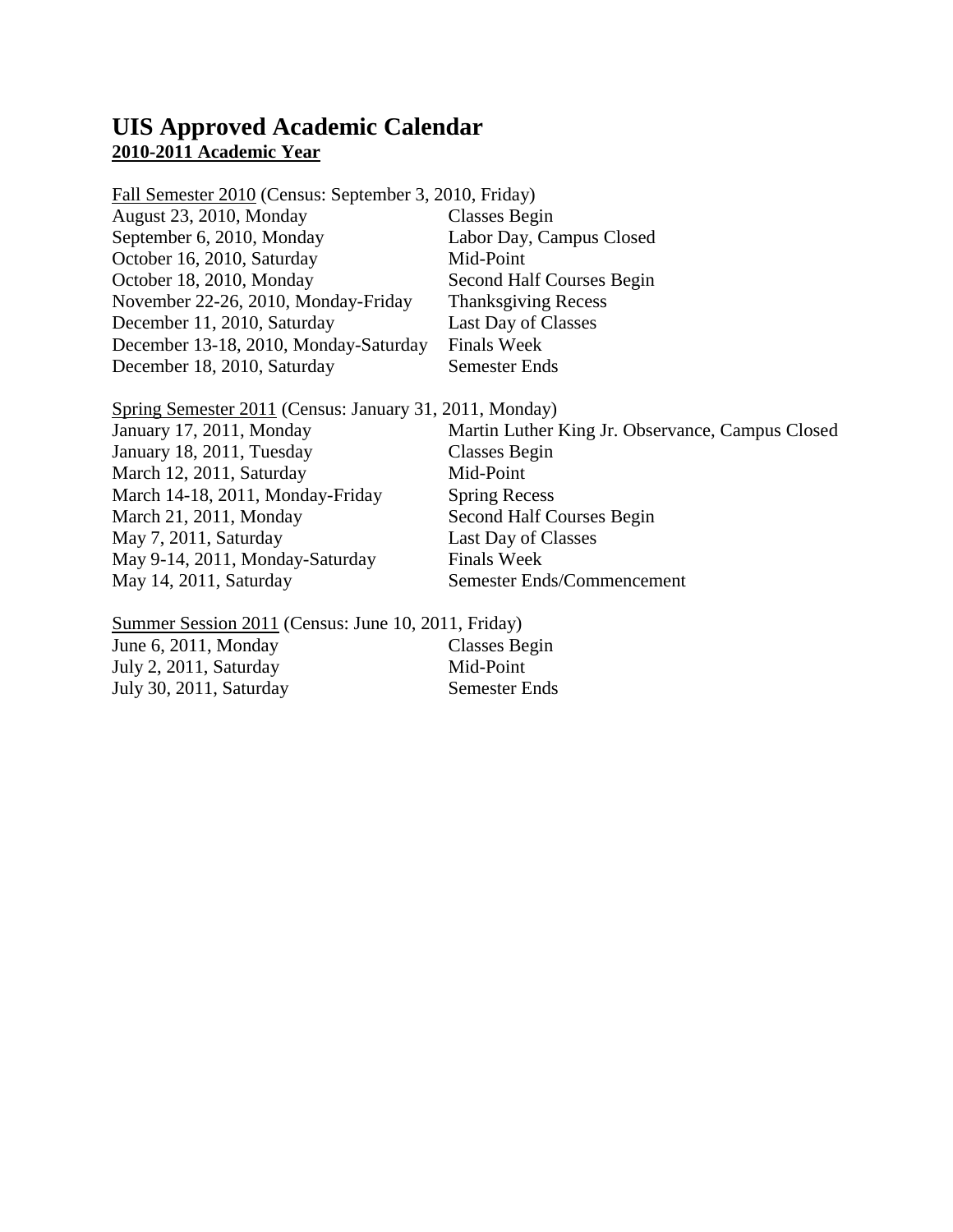### **UIS Approved Academic Calendar 2011-2012 Academic Year**

Fall Semester 2011 (Census: September 2, 2011, Friday) August 22, 2011, Monday Full-Term and First-Half Classes Begin September 5, 2011, Monday Labor Day, Campus Closed October 15, 2011, Saturday Mid-Point October 17, 2011, Monday Last-Half Classes Begin November 21-25, 2011, Monday-Friday Thanksgiving Recess December 10, 2011, Saturday Last Day of Classes December 12-17, 2011, Monday-Saturday Finals Week December 17, 2011, Saturday Semester Ends December 21, 2011, Wednesday (Noon) Final Grading Deadline

Spring Semester 2012 (Census: January 30, 2012, Monday) January 16, 2012, Monday Martin Luther King Jr. Observance, Campus Closed

| January 17, 2012, Tuesday        | Full-Term and First-Half Classes Begin |
|----------------------------------|----------------------------------------|
| March 10, 2012, Saturday         | Mid-Point                              |
| March 12-16, 2012, Monday-Friday | <b>Spring Recess</b>                   |
| March 19, 2012, Monday           | Last-Half Classes Begin                |
| May 5, 2012, Saturday            | Last Day of Classes                    |
| May 7-12, 2012, Monday-Saturday  | <b>Finals Week</b>                     |
| May 12, 2012, Saturday           | Semester Ends/Commencement             |
| May 16, 2012, Wednesday (Noon)   | <b>Final Grading Deadline</b>          |

Summer Session 2012 (Census: June 8, 2012, Friday) June 4, 2012, Monday Full-Term and First-Half Classes Begin June 30, 2012, Saturday Mid-Point July 2, 2012, Monday Last-Half Classes Begin July 28, 2012, Saturday Semester Ends August 1, 2012, Wednesday (Noon) Final Grading Deadline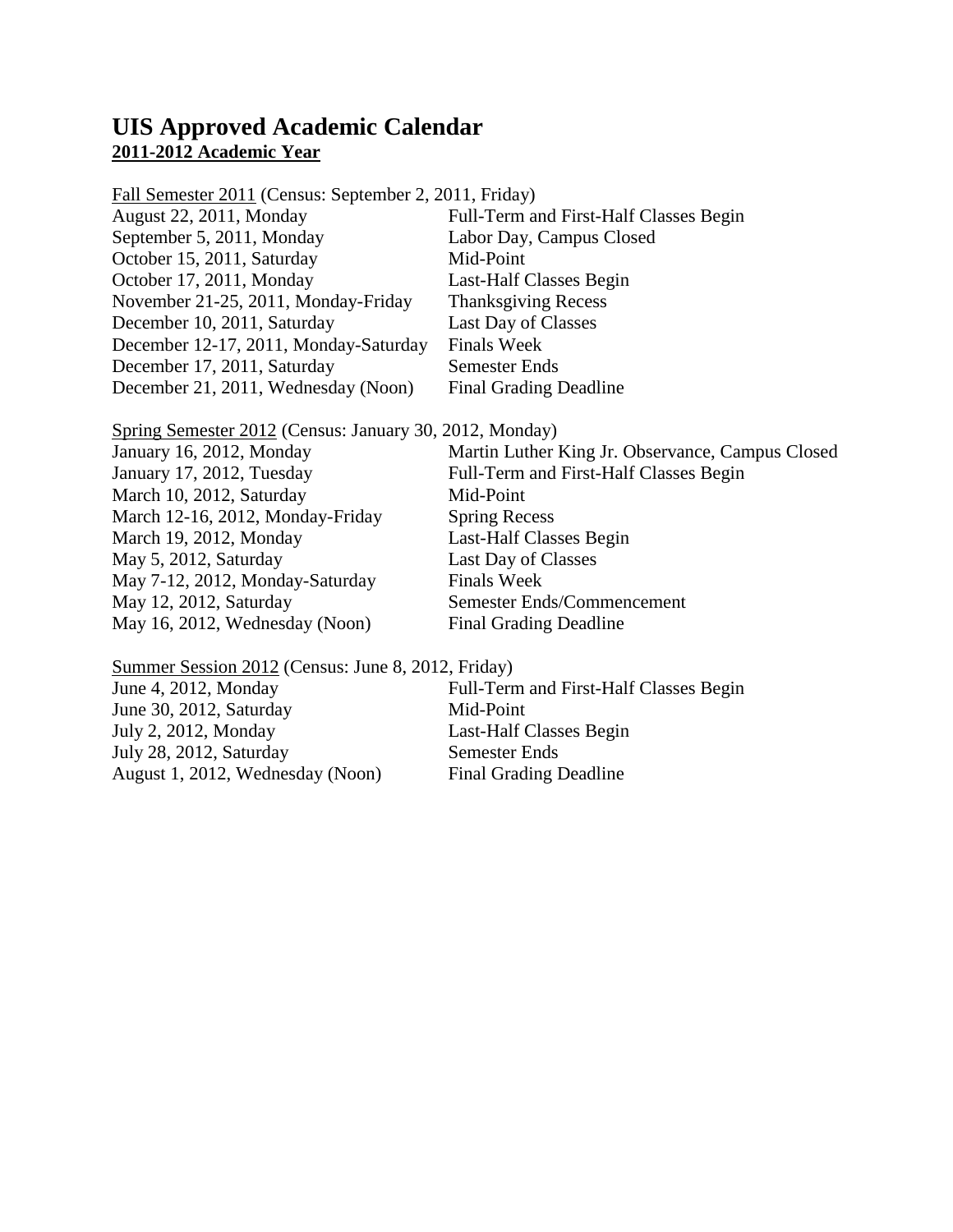### **UIS Approved Academic Calendar 2012-2013 Academic Year**

Fall Semester 2012 (Census: September 10, 2012, Monday) August 27, 2012, Monday Full-Term and First-Half Classes Begin September 3, 2012, Monday Labor Day, Campus Closed October 20, 2012, Saturday Mid-Point October 22, 2012, Monday Last-Half Classes Begin November 19-23, 2012, Monday-Friday Thanksgiving Recess December 15, 2012, Saturday Last Day of Classes December 17-22, 2012, Monday-Saturday Finals Week December 22, 2012, Saturday Semester Ends December 27, 2012, Thursday (Noon) Final Grading Deadline

Spring Semester 2013 (Census: January 28, 2013, Monday) January 14, 2013, Monday Full-Term and First-Half Classes Begin January 21, 2013, Monday Martin Luther King Jr. Observance, Campus Closed March 9, 2013, Saturday Mid-Point March 11-15, 2013, Monday-Friday Spring Recess March 18, 2013, Monday Last-Half Classes Begin May 4, 2013, Saturday Last Day of Classes May 6-11, 2013, Monday-Saturday Finals Week May 11, 2013, Saturday Semester Ends/Commencement May 15, 2013, Wednesday (Noon) Final Grading Deadline

Summer Session 2013 (Census: June 7, 2013, Friday) June 3, 2013, Monday Full-Term and First-Half Classes Begin June 29, 2013, Saturday Mid-Point July 1, 2013, Monday Last-Half Classes Begin July 27, 2013, Saturday Semester Ends July 31, 2013, Wednesday (Noon) Final Grading Deadline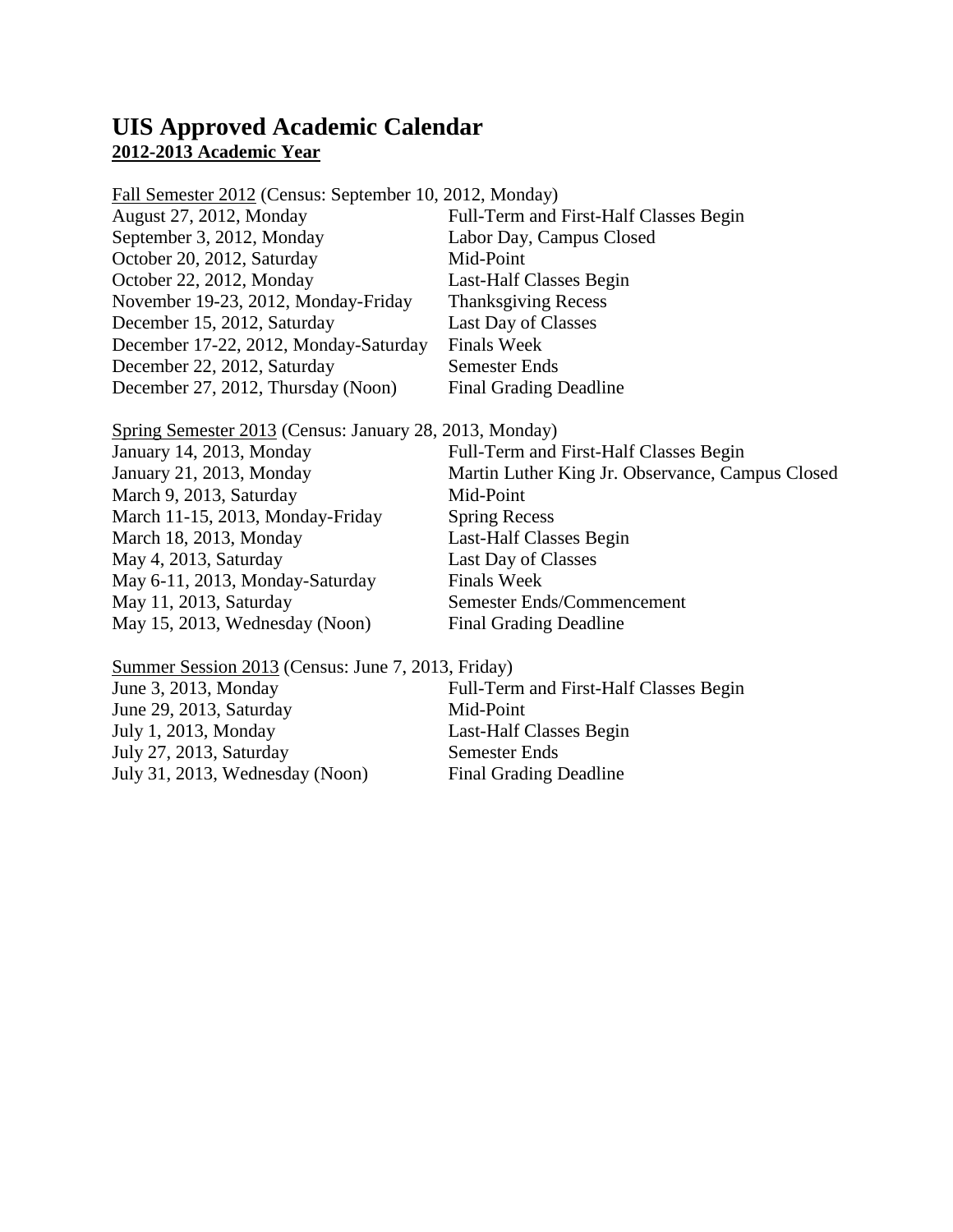### **UIS Approved Academic Calendar 2013-2014 Academic Year**

Fall Semester 2013 (Census: September 9, 2013, Monday) August 26, 2013, Monday Full-Term and First-Half Classes Begin September 2, 2013, Monday Labor Day, Campus Closed October 19, 2013, Saturday Mid-Point October 21, 2013, Monday Last-Half Classes Begin November 25-29, 2013, Monday-Friday Thanksgiving Recess December 14, 2013, Saturday Last Day of Classes December 16-21, 2013, Monday-Saturday Finals Week December 21, 2013, Saturday Semester Ends December 26, 2013, Thursday (Noon) Final Grading Deadline

Spring Semester 2014 (Census: February 3, 2014, Monday) January 20, 2014, Monday Martin Luther King Jr. Observance, Campus Closed January 21, 2014, Tuesday Full-Term and First-Half Classes Begin March 15, 2014, Saturday Mid-Point March 17-21, 2014, Monday-Friday Spring Recess March 24, 2014, Monday Last-Half Classes Begin May 10, 2014, Saturday Last Day of Classes May 12-17, 2014, Monday-Saturday Finals Week May 17, 2014, Saturday Semester Ends/Commencement May 21, 2014, Wednesday (Noon) Final Grading Deadline

Summer Session 2014 (Census: June 6, 2014, Friday) June 2, 2014, Monday Full-Term and First-Half Classes Begin June 28, 2014, Saturday Mid-Point June 30, 2014, Monday Last-Half Classes Begin July 26, 2014, Saturday Semester Ends July 30, 2014, Wednesday (Noon) Final Grading Deadline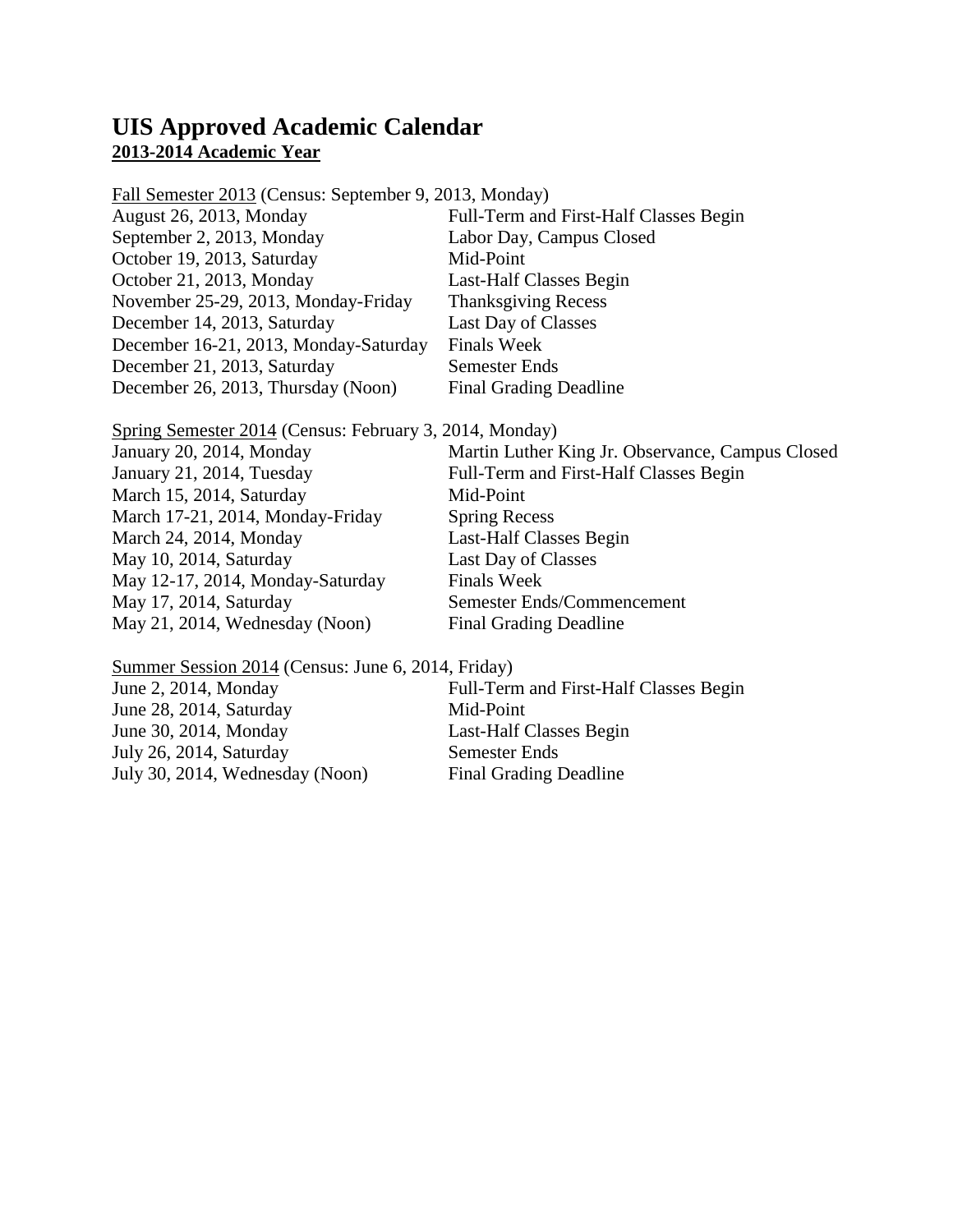### **UIS Approved Academic Calendar 2014-2015 Academic Year**

Fall Semester 2014 (Census: September 8, 2014, Monday) August 25, 2014, Monday Full-Term and First-Half Classes Begin September 1, 2014, Monday Labor Day, Campus Closed October 18, 2014, Saturday Mid-Point October 20, 2014, Monday Last-Half Classes Begin November 24-28, 2014, Monday-Friday Thanksgiving Recess December 13, 2014, Saturday Last Day of Classes December 15-20, 2014, Monday-Saturday Finals Week December 20, 2014, Saturday Semester Ends December 23, 2014, Tuesday (5:00) Final Grading Deadline

Spring Semester 2015 (Census: February 2, 2015, Monday) January 19, 2015, Monday Martin Luther King Jr. Observance, Campus Closed January 20, 2015, Tuesday Full-Term and First-Half Classes Begin March 14, 2015, Saturday Mid-Point March 16-20, 2015, Monday-Friday Spring Recess March 23, 2015, Monday Last-Half Classes Begin May 9, 2015, Saturday Last Day of Classes May 11-16, 2015, Monday-Saturday Finals Week May 16, 2015, Saturday Semester Ends/Commencement May 20, 2015, Wednesday (Noon) Final Grading Deadline

Summer Session 2015 (Census: June 5, 2015, Friday) June 1, 2015, Monday Full-Term and First-Half Classes Begin June 27, 2015, Saturday Mid-Point June 29, 2015, Monday Last-Half Classes Begin July 25, 2015, Saturday Semester Ends July 29, 2015, Wednesday (Noon) Final Grading Deadline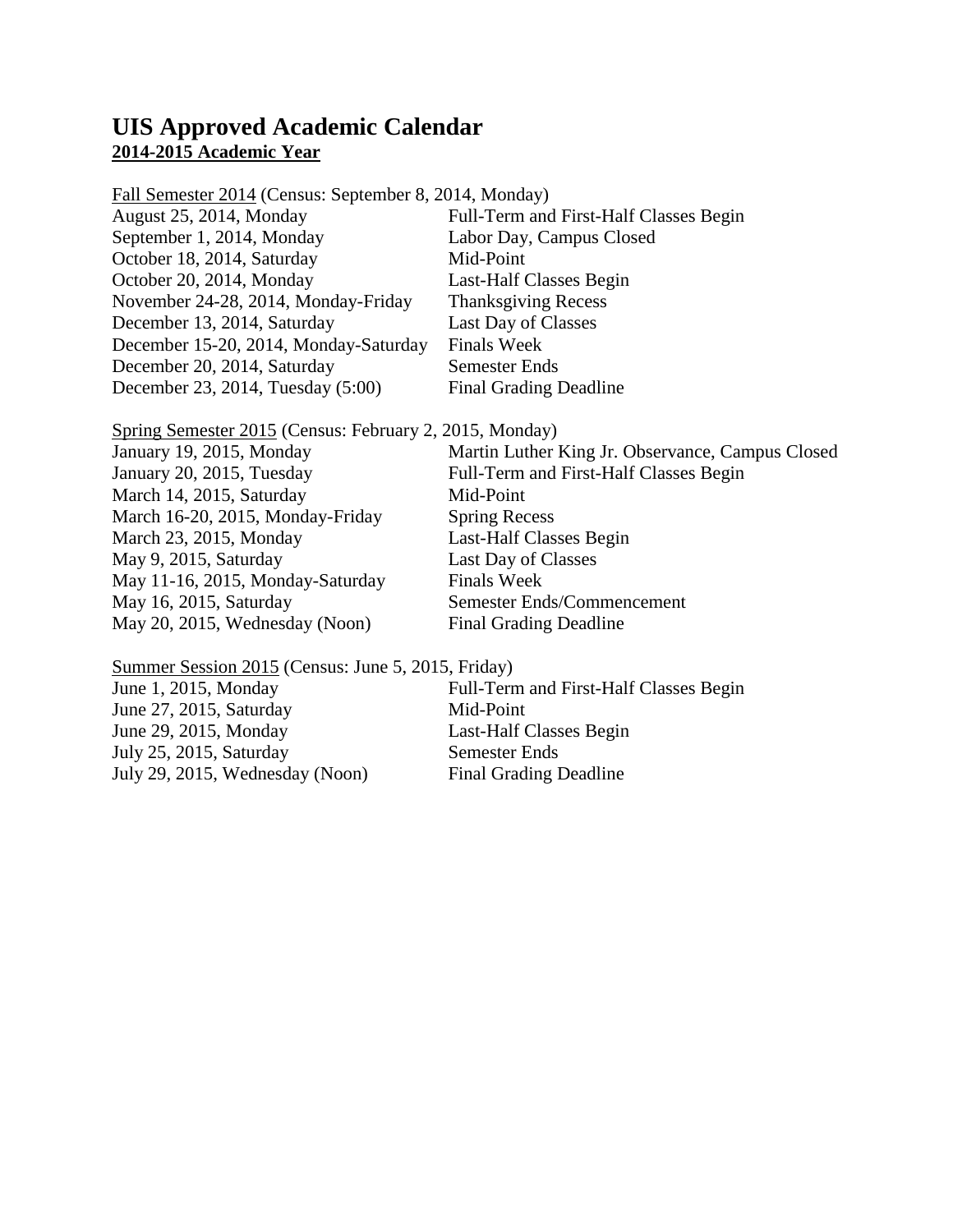### **UIS Approved Academic Calendar 2015-2016 Academic Year**

Fall Semester 2015 (Census: September 4, 2015, Friday) August 24, 2015, Monday Full-Term and First-Half Classes Begin September 7, 2015, Monday Labor Day, Campus Closed October 17, 2015, Saturday Mid-Point October 19, 2015, Monday Last-Half Classes Begin November 23-27, 2015, Monday-Friday Thanksgiving Recess December 12, 2015, Saturday Last Day of Classes December 14-19, 2015, Monday-Saturday Finals Week December 19, 2015, Saturday Semester Ends December 23, 2015, Wednesday (Noon) Final Grading Deadline

Spring Semester 2016 (Census: February 1, 2016, Monday) January 18, 2016, Monday Martin Luther King Jr. Observance, Campus Closed January 19, 2016, Tuesday Full-Term and First-Half Classes Begin March 12, 2016, Saturday Mid-Point March 14-18, 2016, Monday-Friday Spring Recess March 21, 2016, Monday Last-Half Classes Begin May 7, 2016, Saturday Last Day of Classes May 9-14, 2016, Monday-Saturday Finals Week May 14, 2016, Saturday Semester Ends/Commencement May 18, 2016, Wednesday (Noon) Final Grading Deadline

Summer Session 2016 (Census: June 10, 2016, Friday) June 6, 2016, Monday Full-Term and First-Half Classes Begin July 2, 2016, Saturday Mid-Point July 5, 2016, Tuesday Last-Half Classes Begin July 30, 2016, Saturday Semester Ends August 3, 2016, Wednesday (Noon) Final Grading Deadline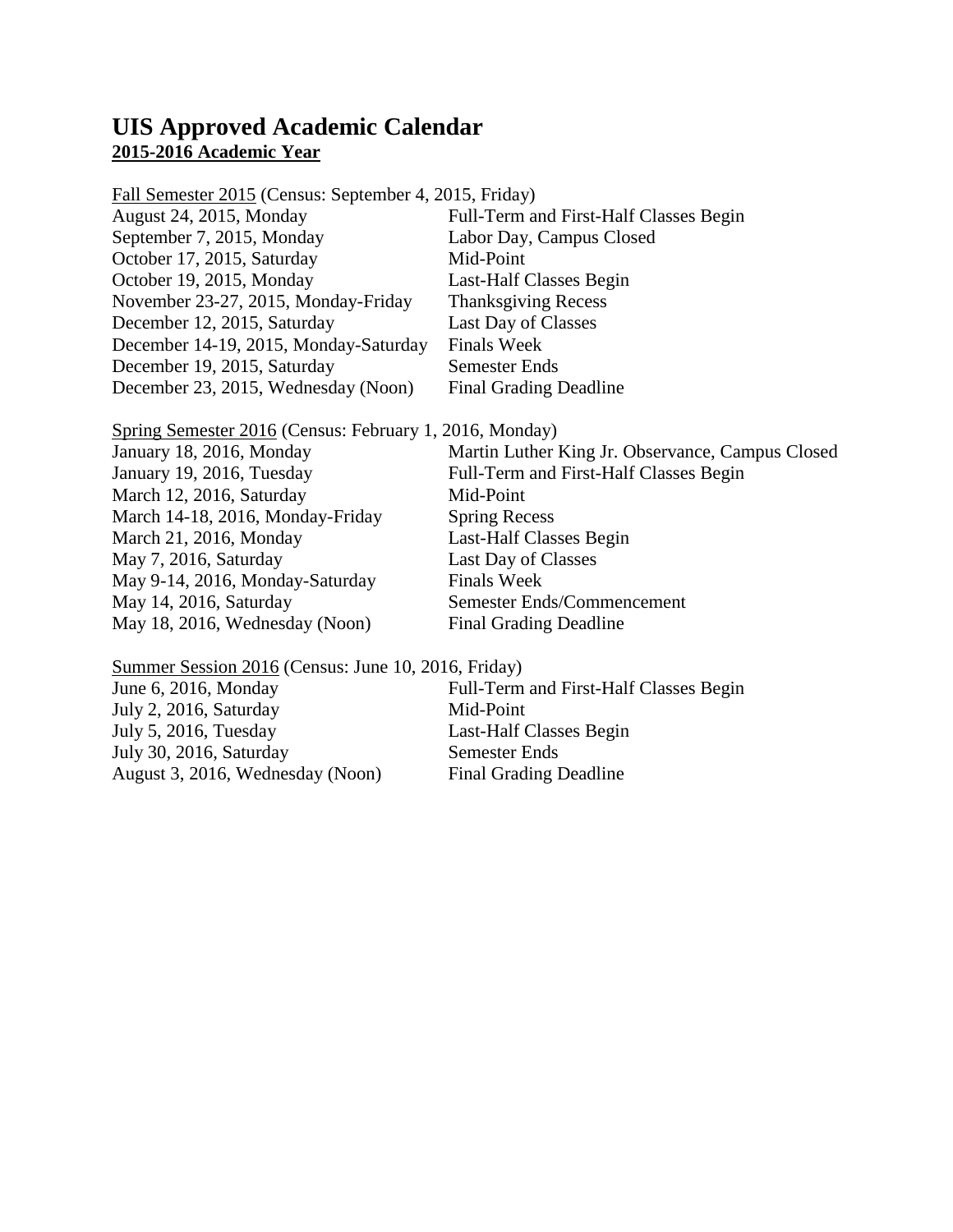### **UIS Approved Academic Calendar 2016-2017 Academic Year**

Fall Semester 2016 (Census: September 2, 2016, Friday)

| August 22, 2016, Monday               | Full-Term and First-Half Classes Begin |
|---------------------------------------|----------------------------------------|
| September 5, 2016, Monday             | Labor Day, Campus Closed               |
| October 14, 2016, Friday              | <b>Fall Break</b>                      |
| October 15, 2016, Saturday            | Mid-Point                              |
| October 17, 2016, Monday              | Last-Half Classes Begin                |
| October 19, 2016, Wednesday (Noon)    | Mid-Term Grading Deadline              |
| November 24-25, 2016, Thursday-Friday | <b>Thanksgiving Recess</b>             |
| December 3, 2016, Saturday            | Last Day of Classes                    |
| December 5-10, 2016, Monday-Saturday  | <b>Finals Week</b>                     |
| December 10, 2016, Saturday           | <b>Semester Ends</b>                   |
| December 14, 2016, Wednesday (Noon)   | <b>Final Grading Deadline</b>          |

Spring Semester 2017 (Census: January 30, 2017, Monday)

| January 16, 2017, Monday         | Martin Luther King, Jr. Day, Campus Closed |
|----------------------------------|--------------------------------------------|
| January 17, 2017, Tuesday        | Full-Term and First-Half Classes Begin     |
| March 11, 2017, Saturday         | Mid-Point                                  |
| March 13-17, 2017, Monday-Friday | <b>Spring Recess</b>                       |
| March 15, 2017, Wednesday (Noon) | Mid-Term Grading Deadline                  |
| March 20, 2017, Monday           | Last-Half Classes Begin                    |
| May 6, 2017, Saturday            | Last Day of Classes                        |
| May 8-13, 2017, Monday-Saturday  | <b>Finals Week</b>                         |
| May 13, 2017, Saturday           | Semester Ends/Commencement                 |
| May 17, 2017, Wednesday (Noon)   | <b>Final Grading Deadline</b>              |
|                                  |                                            |

| Summer Semester 2017 (Census: June 9, 2017, Friday) |                                        |
|-----------------------------------------------------|----------------------------------------|
| June 5, 2017, Monday                                | Full-Term and First-Half Classes Begin |
| July 1, 2017, Saturday                              | Mid-Point                              |
| July 3, 2017, Monday                                | Last-Half Classes Begin                |
| July 4, 2017, Tuesday                               | Independence Day, Campus Closed        |
| July 29, 2017, Saturday                             | <b>Semester Ends</b>                   |
| August 2, 2017, Wednesday (Noon)                    | <b>Final Grading Deadline</b>          |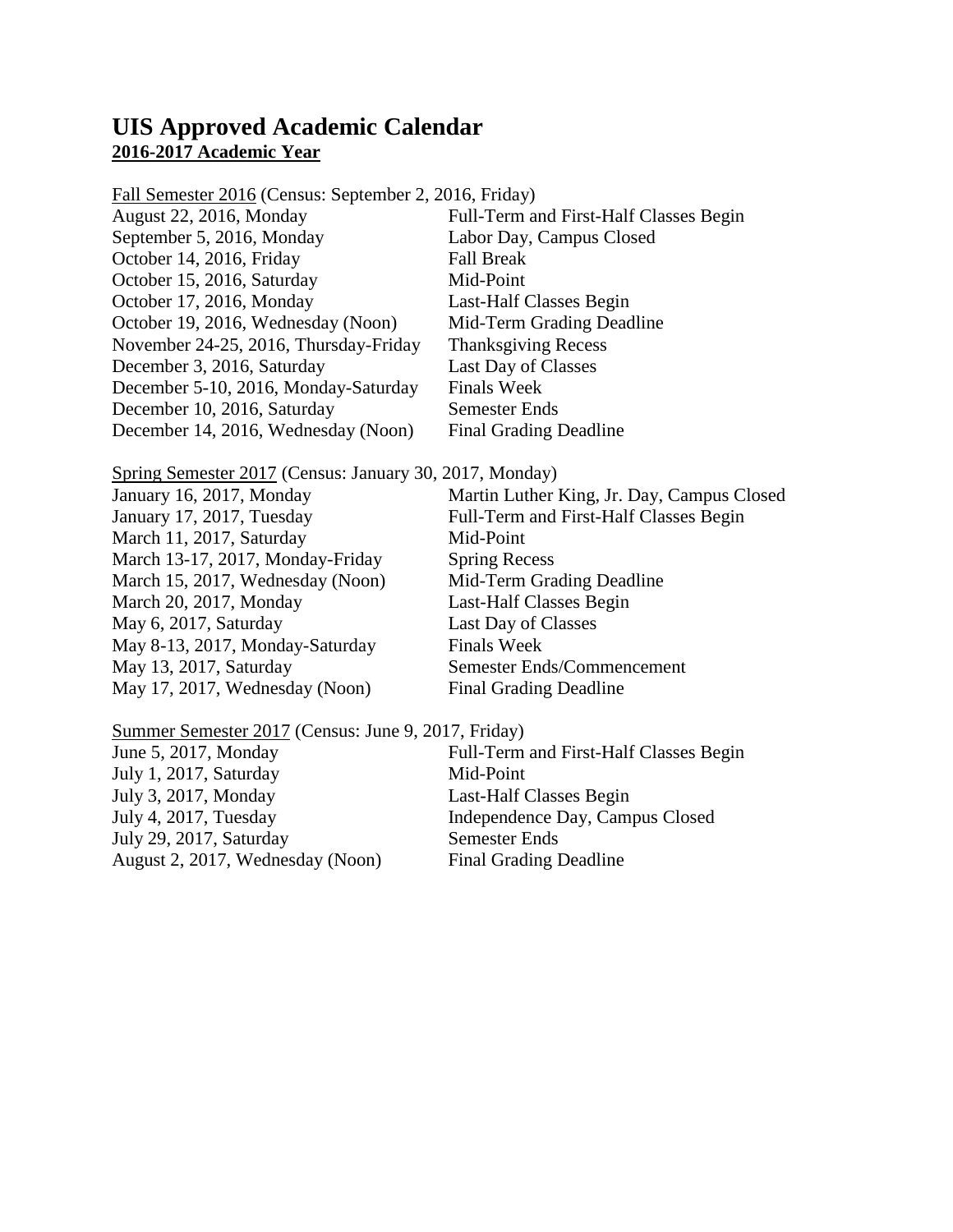### **UIS Approved Academic Calendar 2017-2018 Academic Year**

Fall Semester 2017 (Census: September 11, 2017, Monday)

| August 28, 2017, Monday               | Full-Term and First-Half Classes Begin |
|---------------------------------------|----------------------------------------|
| September 4, 2017, Monday             | Labor Day, Campus Closed               |
| October 20, 2017, Friday              | <b>Fall Break</b>                      |
| October 21, 2017, Saturday            | Mid-Point                              |
| October 23, 2017, Monday              | Last-Half Classes Begin                |
| October 25, 2017, Wednesday (Noon)    | Mid-Term Grading Deadline              |
| November 23-24, 2017, Thursday-Friday | <b>Thanksgiving Recess</b>             |
| December 9, 2017, Saturday            | Last Day of Classes                    |
| December 11-16, 2017, Monday-Saturday | <b>Finals Week</b>                     |
| December 16, 2017, Saturday           | Semester Ends                          |
| December 20, 2017, Wednesday (Noon)   | <b>Final Grading Deadline</b>          |

Spring Semester 2018 (Census: January 29, 2018, Monday)

| January 15, 2018, Monday         | Martin Luther King, Jr. Day, Campus Closed |
|----------------------------------|--------------------------------------------|
| January 16, 2018, Tuesday        | Full-Term and First-Half Classes Begin     |
| March 10, 2018, Saturday         | Mid-Point                                  |
| March 12-16, 2018, Monday-Friday | <b>Spring Recess</b>                       |
| March 14, 2018, Wednesday (Noon) | Mid-Term Grading Deadline                  |
| March 19, 2018, Monday           | Last-Half Classes Begin                    |
| May 5, 2018, Saturday            | Last Day of Classes                        |
| May 7-12, 2018, Monday-Saturday  | <b>Finals Week</b>                         |
| May 12, 2018, Saturday           | Semester Ends/Commencement                 |
| May 16, 2018, Wednesday (Noon)   | <b>Final Grading Deadline</b>              |
|                                  |                                            |

| Summer Semester 2018 (Census: June 8, 2018, Friday) |                                        |  |
|-----------------------------------------------------|----------------------------------------|--|
| June 4, 2018, Monday                                | Full-Term and First-Half Classes Begin |  |
| June 30, 2018, Saturday                             | Mid-Point                              |  |
| July 2, 2018, Monday                                | Last-Half Classes Begin                |  |
| July 4, 2018, Wednesday                             | Independence Day, Campus Closed        |  |
| July 28, 2018, Saturday                             | <b>Semester Ends</b>                   |  |
| August 1, 2018, Wednesday (Noon)                    | <b>Final Grading Deadline</b>          |  |
|                                                     |                                        |  |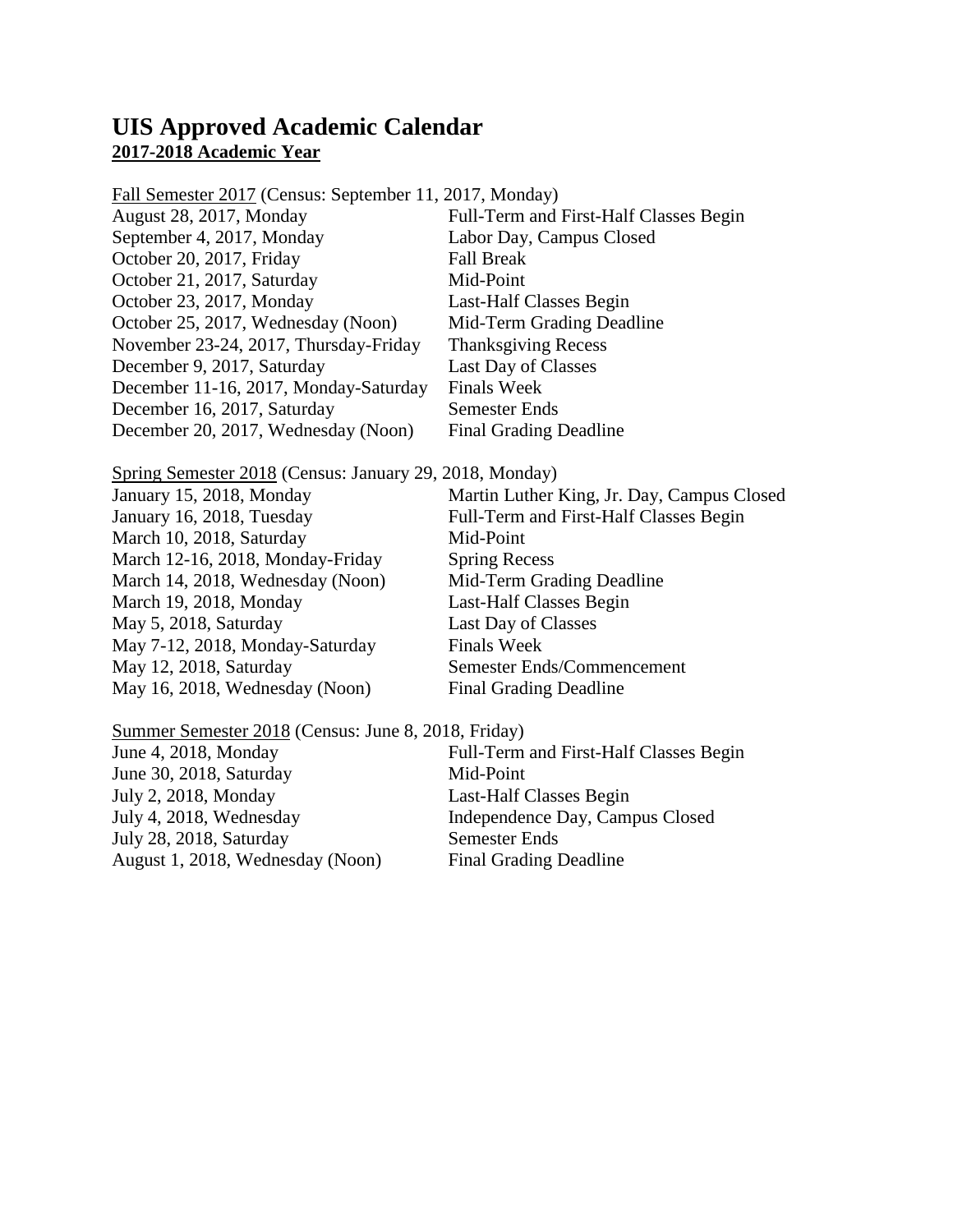### **UIS Approved Academic Calendar 2018-2019 Academic Year**

Fall Semester 2018 (Census: September 10, 2018, Monday)

| August 27, 2018, Monday               | Full-Term and First-Half Classes Begin |
|---------------------------------------|----------------------------------------|
| September 3, 2018, Monday             | Labor Day, Campus Closed               |
| October 19, 2018, Friday              | <b>Fall Break</b>                      |
| October 20, 2018, Saturday            | Mid-Point                              |
| October 22, 2018, Monday              | Last-Half Classes Begin                |
| October 24, 2018, Wednesday (Noon)    | Mid-Term Grading Deadline              |
| November 22-23, 2018, Thursday-Friday | <b>Thanksgiving Recess</b>             |
| December 8, 2018, Saturday            | Last Day of Classes                    |
| December 10-15, 2018, Monday-Saturday | <b>Finals Week</b>                     |
| December 15, 2018, Saturday           | Semester Ends                          |
| December 19, 2018, Wednesday (Noon)   | <b>Final Grading Deadline</b>          |

Spring Semester 2019 (Census: January 28, 2019, Monday)

| January 14, 2019, Monday         | Full-Term and First-Half Classes Begin     |
|----------------------------------|--------------------------------------------|
| January 21, 2019, Monday         | Martin Luther King, Jr. Day, Campus Closed |
| March 9, 2019, Saturday          | Mid-Point                                  |
| March 11-15, 2019, Monday-Friday | <b>Spring Recess</b>                       |
| March 13, 2019, Wednesday (Noon) | Mid-Term Grading Deadline                  |
| March 18, 2019, Monday           | Last-Half Classes Begin                    |
| May 4, 2019, Saturday            | Last Day of Classes                        |
| May 6-11, 2019, Monday-Saturday  | <b>Finals Week</b>                         |
| May 11, 2019, Saturday           | Semester Ends/Commencement                 |
| May 15, 2019, Wednesday (Noon)   | <b>Final Grading Deadline</b>              |

| Summer Semester 2019 (Census: June 7, 2019, Friday) |                                        |
|-----------------------------------------------------|----------------------------------------|
| June 3, 2019, Monday                                | Full-Term and First-Half Classes Begin |
| June 29, 2019, Saturday                             | Mid-Point                              |
| July 1, 2019, Monday                                | Last-Half Classes Begin                |
| July 4, 2019, Thursday                              | Independence Day, Campus Closed        |
| July 27, 2019, Saturday                             | <b>Semester Ends</b>                   |
| July 31, 2019, Wednesday (Noon)                     | <b>Final Grading Deadline</b>          |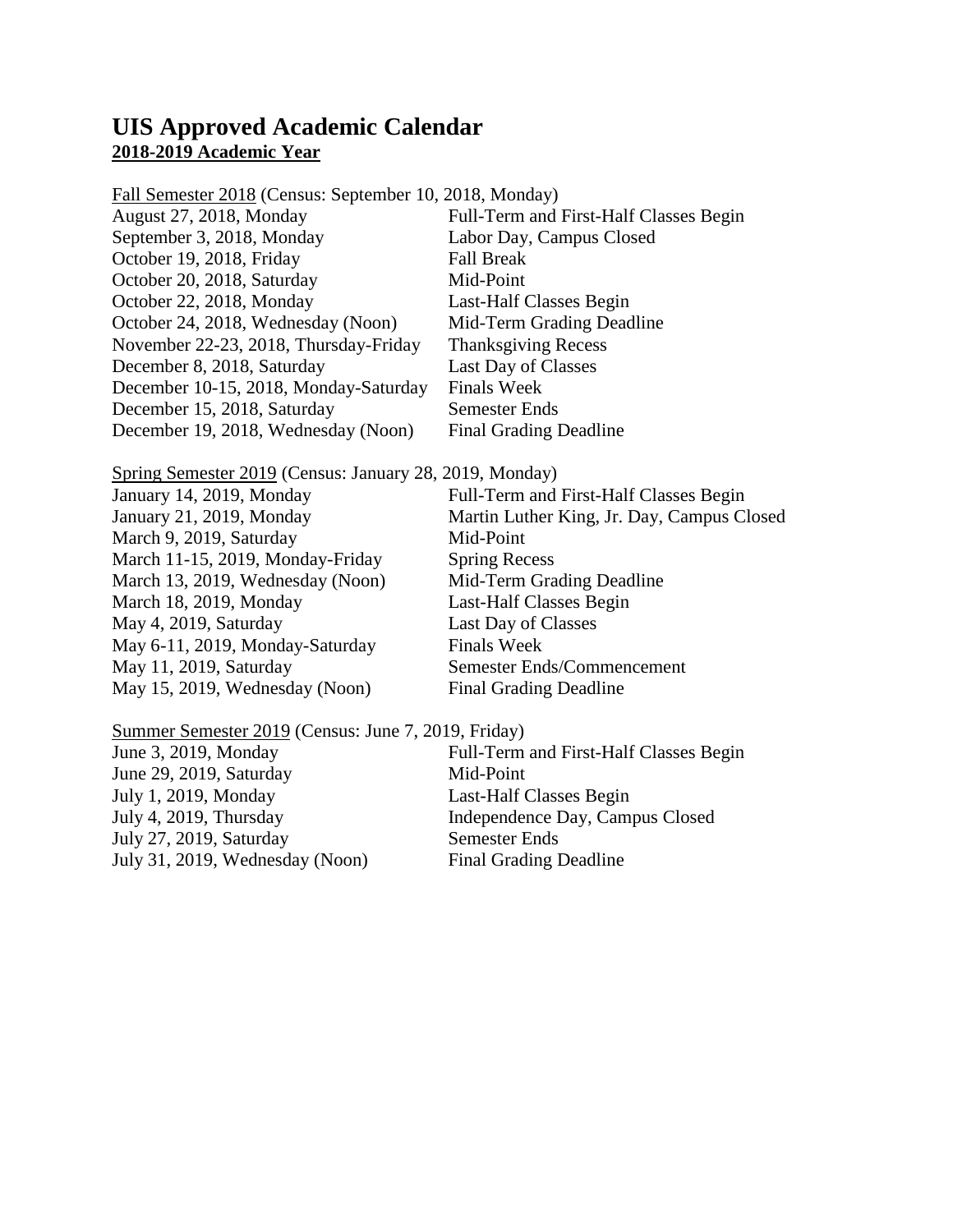### **UIS Approved Academic Calendar 2019-2020 Academic Year**

Fall Semester 2019 (Census: September 9, 2019, Monday)

| August 26, 2019, Monday               | Full-Term and First-Half Classes Begin |
|---------------------------------------|----------------------------------------|
| September 2, 2019, Monday             | Labor Day, Campus Closed               |
| October 18, 2019, Friday              | <b>Fall Break</b>                      |
| October 19, 2019, Saturday            | Mid-Point                              |
| October 21, 2019, Monday              | Last-Half Classes Begin                |
| October 23, 2019, Wednesday (Noon)    | Mid-Term Grading Deadline              |
| November 28-29, 2019, Thursday-Friday | <b>Thanksgiving Recess</b>             |
| December 7, 2019, Saturday            | Last Day of Classes                    |
| December 9-14, 2019, Monday-Saturday  | <b>Finals Week</b>                     |
| December 14, 2019, Saturday           | Semester Ends                          |
| December 18, 2019, Wednesday (Noon)   | <b>Final Grading Deadline</b>          |

Spring Semester 2020 (Census: January 27, 2020, Monday)\*

| January 13, 2020, Monday         | Full-Term and First-Half Classes Begin     |
|----------------------------------|--------------------------------------------|
| January 20, 2020, Monday         | Martin Luther King, Jr. Day, Campus Closed |
| March 7, 2020, Saturday          | Mid-Point                                  |
| March 9-13, 2020, Monday-Friday  | <b>Spring Recess</b>                       |
| March 11, 2020, Wednesday (Noon) | Mid-Term Grading Deadline                  |
| March 16, 2020, Monday           | Last-Half Classes Begin                    |
| May 2, 2020, Saturday            | Last Day of Classes                        |
| May 4-9, 2020, Monday-Saturday   | <b>Finals Week</b>                         |
| May 9, 2020, Saturday            | Semester Ends/Commencement                 |
| May 13, 2020, Wednesday (Noon)   | <b>Final Grading Deadline</b>              |
|                                  |                                            |

\*Emergency Health/Safety Change:

• Spring Recess extended through Sunday, March 22, 2020

Summer Semester 2020 (Census: June 5, 2020, Friday)<br>June 1, 2020, Monday Full-Term Full-Term and First-Half Classes Begin June 27, 2020, Saturday Mid-Point June 29, 2020, Monday Last-Half Classes Begin July 3, 2020, Friday Independence Day Observance, Campus Closed July 25, 2020, Saturday Semester Ends July 29, 2020, Wednesday (Noon) Final Grading Deadline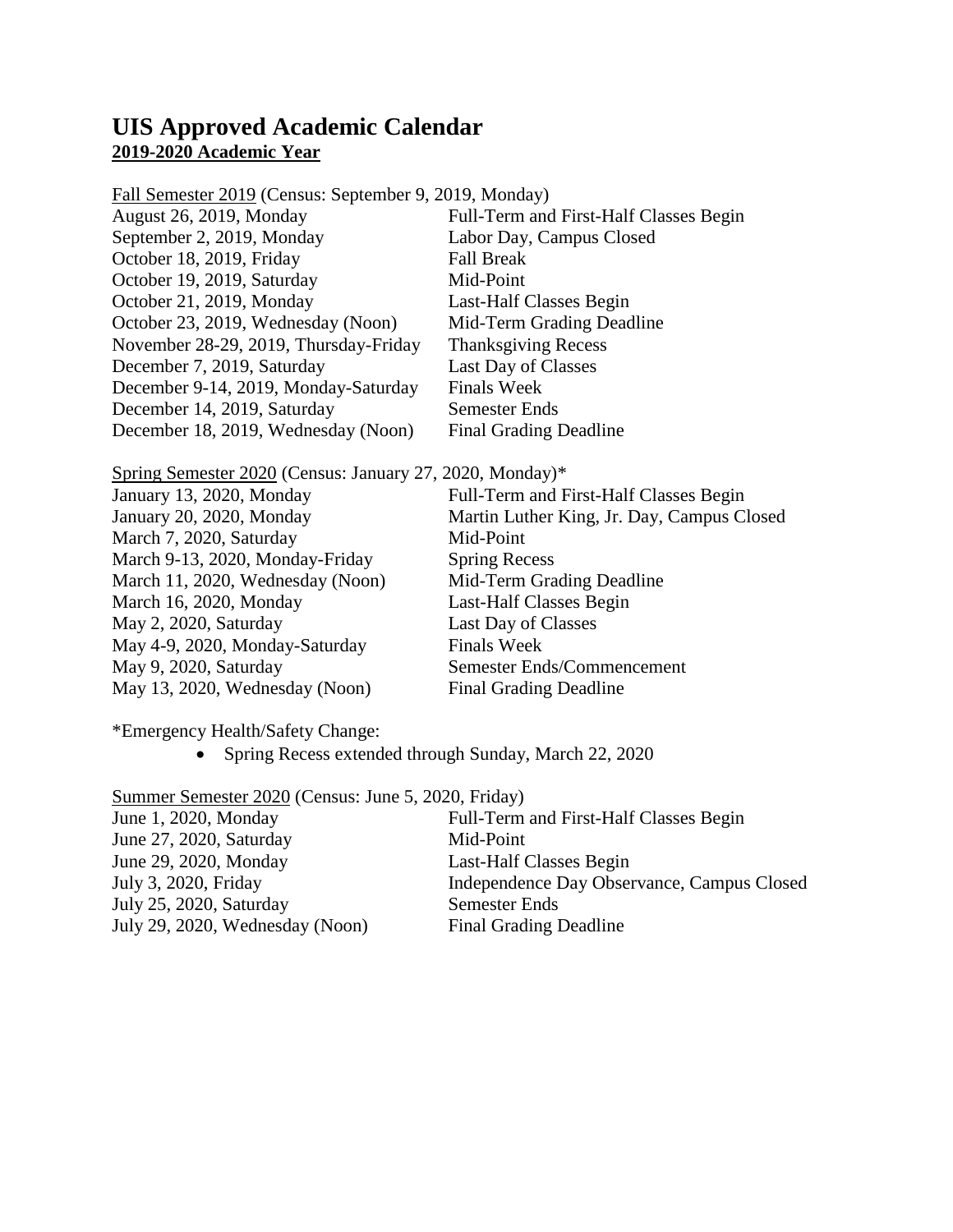## **UIS Approved Academic Calendar 2020-2021 Academic Year**

Fall Semester 2020 (Census: September 4, 2020, Friday)\*

| August 24, 2020, Monday               | Full-Term and First-Half Classes Begin |
|---------------------------------------|----------------------------------------|
| September 7, 2020, Monday             | Labor Day, Campus Closed               |
| October 17, 2020, Saturday            | Mid-Point                              |
| October 19, 2020, Monday              | Last-Half Classes Begin                |
| October 21, 2020, Wednesday (Noon)    | Mid-Term Grading Deadline              |
| November 3, 2020, Tuesday             | Election Day, Campus Closed            |
| November 26-27, 2020, Thursday-Friday | <b>Thanksgiving Recess</b>             |
| December 5, 2020, Saturday            | Last Day of Classes                    |
| December 7-12, 2020, Monday-Saturday  | <b>Finals Week</b>                     |
| December 12, 2020, Saturday           | <b>Semester Ends</b>                   |
| December 16, 2020, Wednesday (Noon)   | <b>Final Grading Deadline</b>          |

\*Emergency Health/Safety Change:

• All classes offered remotely beginning on Wednesday, November 25, 2020, and continuing through the end of the fall semester

Spring Semester 2021 (Census: February 1, 2021, Monday)\*\*

| Martin Luther King, Jr. Day, Campus Closed |
|--------------------------------------------|
| Full-Term and First-Half Classes Begin     |
| Mid-Point                                  |
| <b>Spring Recess</b>                       |
| Mid-Term Grading Deadline                  |
| Last-Half Classes Begin                    |
| Last Day of Classes                        |
| <b>Finals Week</b>                         |
| Semester Ends/Commencement                 |
| <b>Final Grading Deadline</b>              |
|                                            |

\*\*Emergency Health/Safety Changes:

- All classes offered remotely from the beginning of the semester through Friday, January 29, 2021
- Spring Recess replaced by five non-instructional days (including two Reading Days) when no classes are held in person or remotely and no examinations or assignments of any kind are due: Tuesday, March 2, 2201, Wednesday, March 3, 2021, Monday, April 26, 2021, Thursday, May 6, 2021 (Reading Day), and Friday, May 7, 2021 (Reading Day)
- Last-Half Classes begin on Monday, March 15, 2021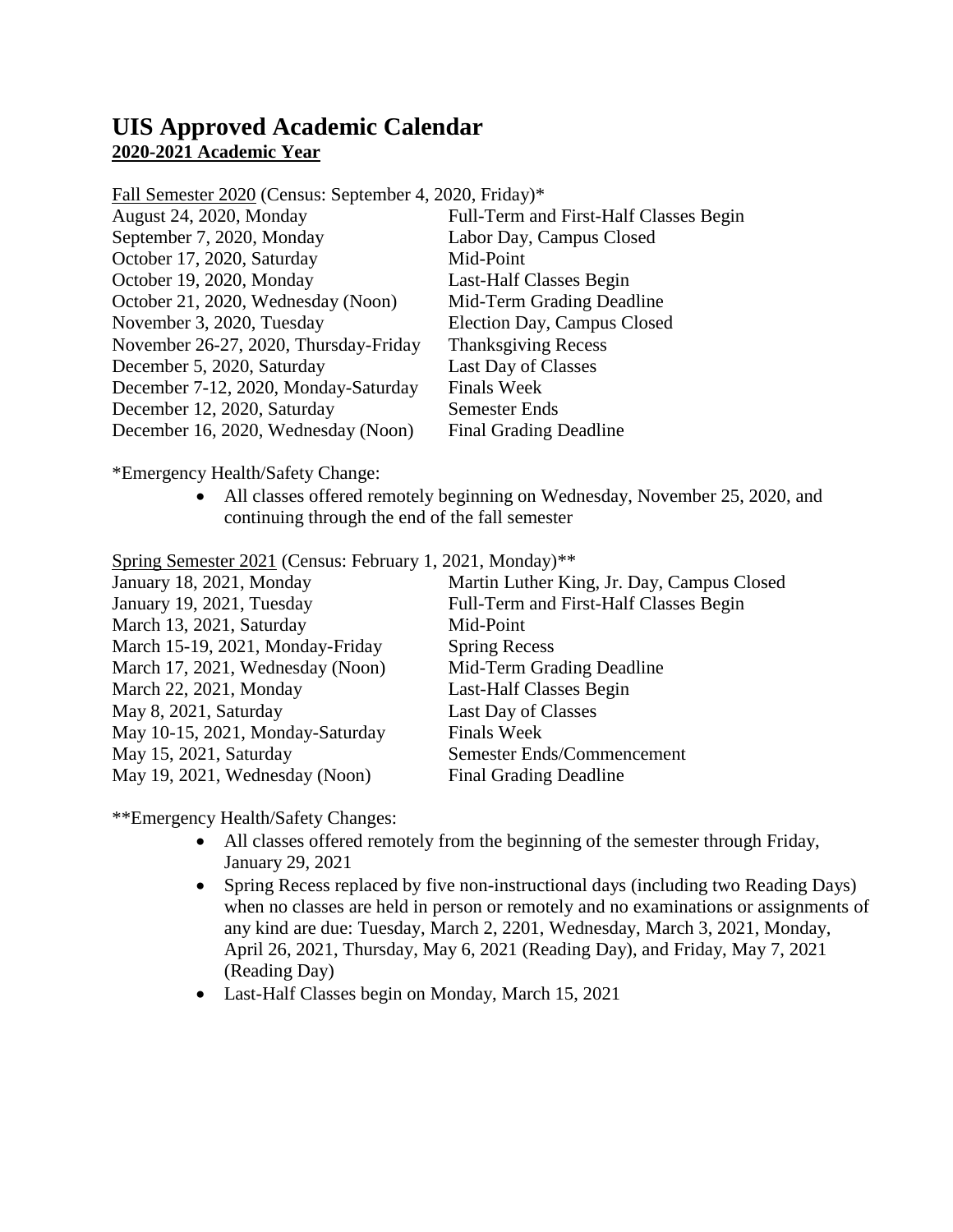### **UIS Approved Academic Calendar 2020-2021 Academic Year - Continued**

Summer Semester 2021 (Census: June 11, 2021, Friday)

July 3, 2021, Saturday Mid-Point<br>July 5, 2021, Monday Independent July 6, 2021, Tuesday Last-Half Classes Begin July 31, 2021, Saturday Semester Ends August 4, 2021, Wednesday (Noon) Final Grading Deadline

June 7, 2021, Monday Full-Term and First-Half Classes Begin July 5, 2021, Monday Independence Day Observance, Campus Closed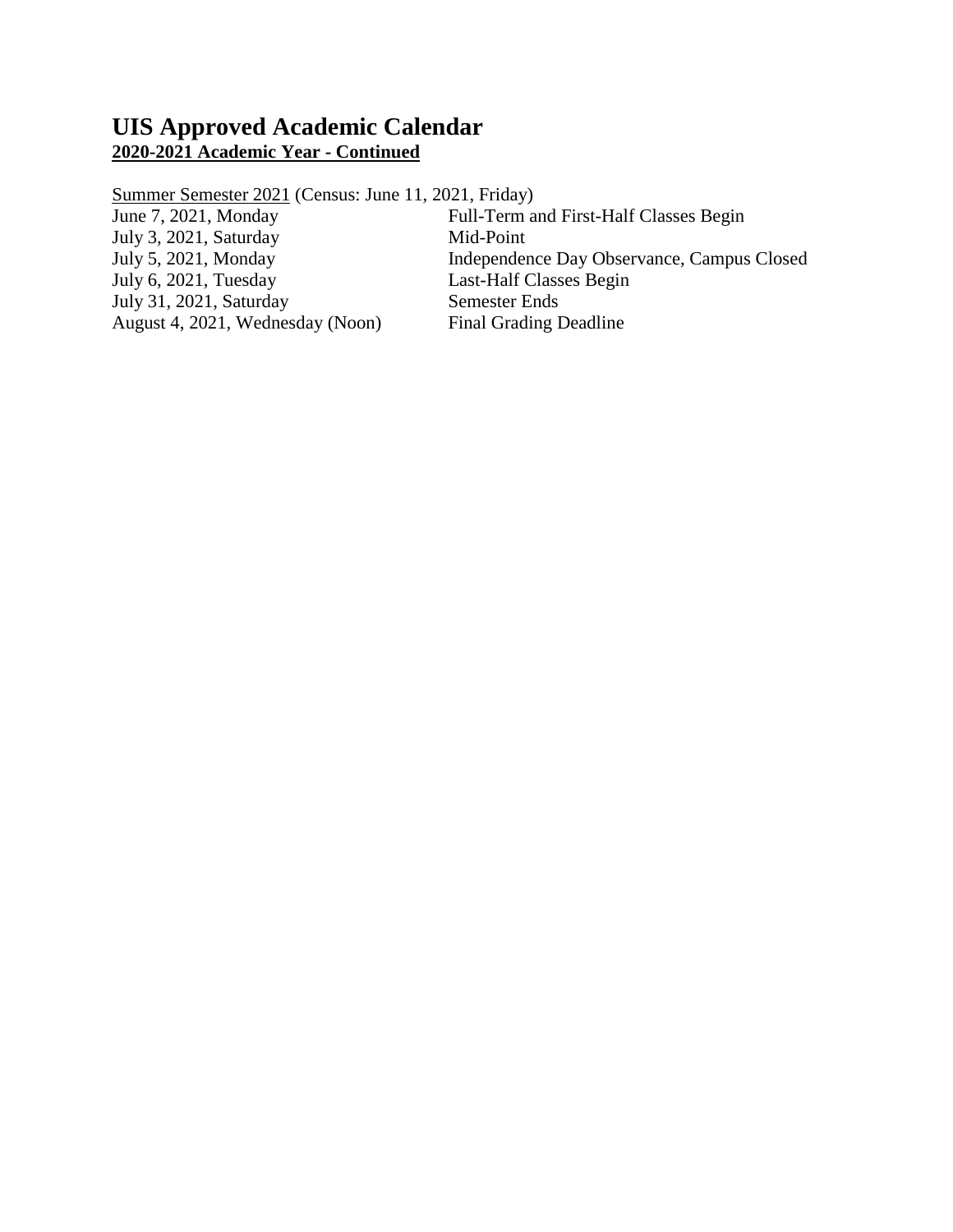### **UIS Approved Academic Calendar 2021-2022 Academic Year**

| Fall Semester 2021 (Census: September 2, 2021, Thursday) |  |
|----------------------------------------------------------|--|
| Full-Term and First-Half Classes Begin                   |  |
| Labor Day, Campus Closed                                 |  |
| Mid-Point                                                |  |
| Last-Half Classes Begin                                  |  |
| Mid-Term Grading Deadline                                |  |
| <b>Thanksgiving Recess</b>                               |  |
| Last Day of Classes                                      |  |
| <b>Finals Week</b>                                       |  |
| Semester Ends                                            |  |
| <b>Final Grading Deadline</b>                            |  |
|                                                          |  |

Spring Semester 2022 (Census: January 31, 2022, Monday) January 17, 2022, Monday Martin Luther King, Jr. Day, Campus Closed January 18, 2022, Tuesday Full-Term and First-Half Classes Begin March 12, 2022, Saturday Mid-Point March 14-18, 2022, Monday-Friday Spring Recess<br>March 16, 2022, Wednesday (Noon) Mid-Term Grading Deadline March 16, 2022, Wednesday (Noon) March 21, 2022, Monday Last-Half Classes Begin May 7, 2022, Saturday Last Day of Classes May 9-14, 2022, Monday-Saturday Finals Week May 14, 2022, Saturday Semester Ends/Commencement

May 18, 2022, Wednesday (Noon) Final Grading Deadline

#### Summer Semester 2022 (Census: June 10, 2022, Friday)

| June 6, 2022, Monday             | Full-Term and First-Half Classes Begin |
|----------------------------------|----------------------------------------|
| June 17, 2022, Friday            | Juneteenth, Campus Closed              |
| July 2, 2022, Saturday           | Mid-Point                              |
| July 4, 2022, Monday             | Independence Day, Campus Closed        |
| July 5, 2022, Tuesday            | Last-Half Classes Begin                |
| July 30, 2022, Saturday          | <b>Semester Ends</b>                   |
| August 3, 2022, Wednesday (Noon) | <b>Final Grading Deadline</b>          |
|                                  |                                        |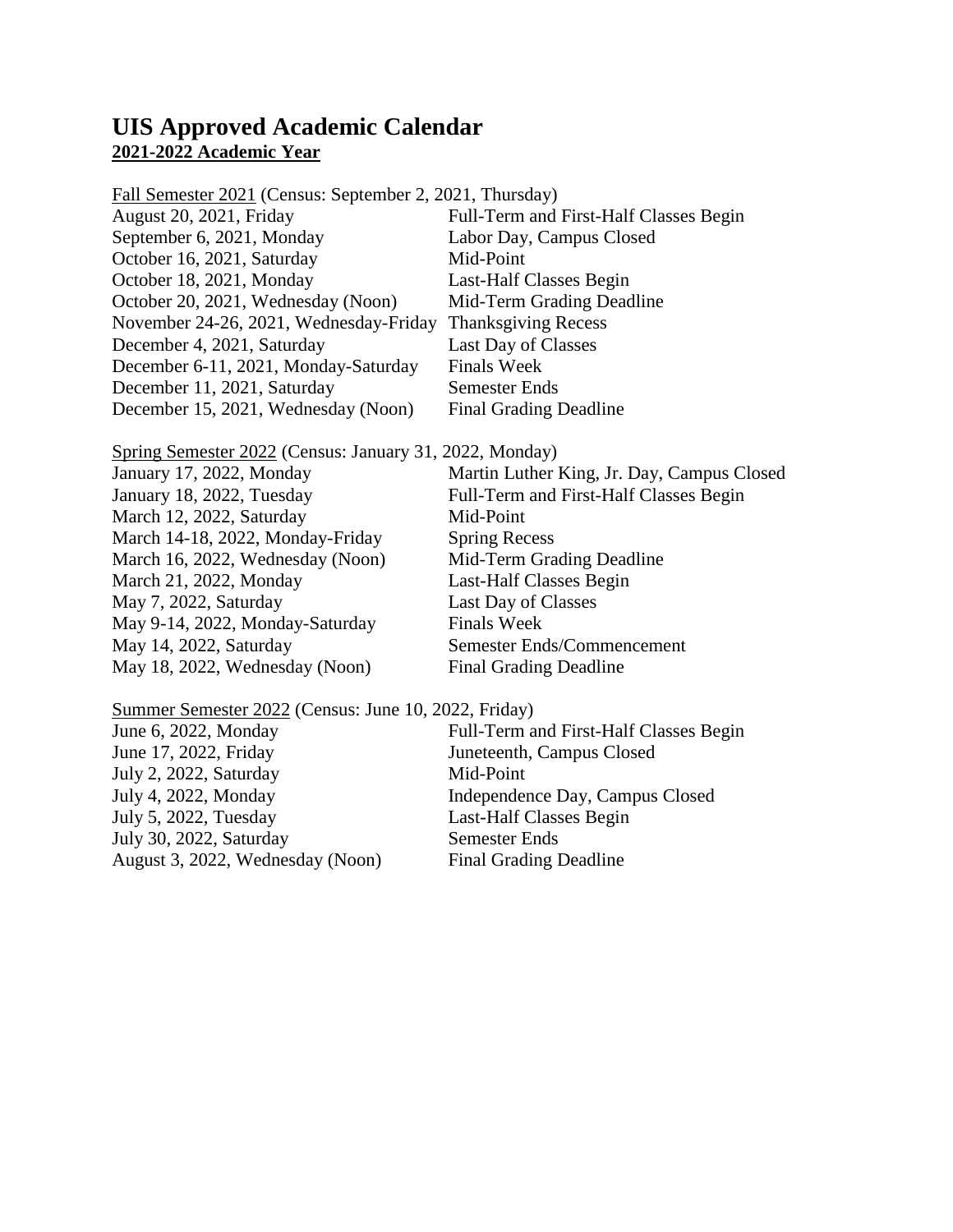### **UIS Approved Academic Calendar 2022-2023 Academic Year**

| Fall Semester 2022 (Census: September 1, 2022, Thursday) |  |
|----------------------------------------------------------|--|
| Full-Term and First-Half Classes Begin                   |  |
| Labor Day, Campus Closed                                 |  |
| Mid-Point                                                |  |
| Last-Half Classes Begin                                  |  |
| Mid-Term Grading Deadline                                |  |
| Election Day, Campus Closed                              |  |
| <b>Thanksgiving Recess</b>                               |  |
| Last Day of Classes                                      |  |
| <b>Finals Week</b>                                       |  |
| Semester Ends                                            |  |
| <b>Final Grading Deadline</b>                            |  |
|                                                          |  |

Spring Semester 2023 (Census: January 30, 2023, Monday)

| <b>Intersession Classes Begin</b>          |
|--------------------------------------------|
| Martin Luther King, Jr. Day, Campus Closed |
| Full-Term and First-Half Classes Begin     |
| Mid-Point                                  |
| <b>Spring Recess</b>                       |
| Mid-Term Grading Deadline                  |
| Last-Half Classes Begin                    |
| Last Day of Classes                        |
| <b>Finals Week</b>                         |
| Semester Ends/Commencement                 |
| <b>Final Grading Deadline</b>              |
|                                            |

Summer Semester 2023 (Census: June 9, 2023, Friday)

| June 5, 2023, Monday             | Full-Term and First-Half Classes Begin |
|----------------------------------|----------------------------------------|
| June 19, 2023, Monday            | Juneteenth, Campus Closed              |
| July 1, 2023, Saturday           | Mid-Point                              |
| July 3, 2023, Monday             | Last-Half Classes Begin                |
| July 4, 2023, Tuesday            | Independence Day, Campus Closed        |
| July 29, 2023, Saturday          | <b>Semester Ends</b>                   |
| August 2, 2023, Wednesday (Noon) | <b>Final Grading Deadline</b>          |
|                                  |                                        |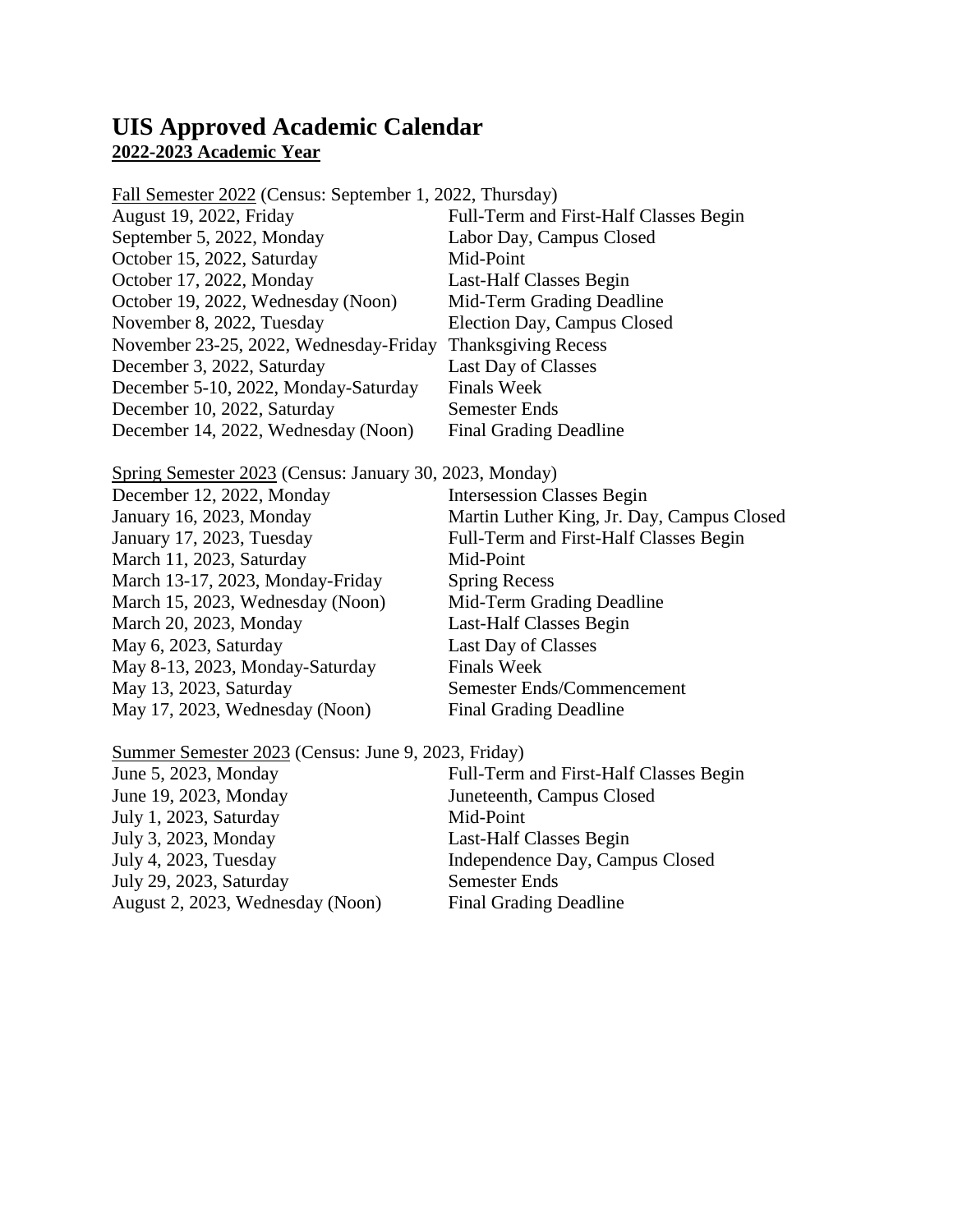### **UIS Approved Academic Calendar 2023-2024 Academic Year**

| Fall Semester 2023 (Census: September 8, 2023, Friday) |                                        |
|--------------------------------------------------------|----------------------------------------|
| August 25, 2023, Friday                                | Full-Term and First-Half Classes Begin |
| September 4, 2023, Monday                              | Labor Day, Campus Closed               |
| October 21, 2023, Saturday                             | Mid-Point                              |
| October 23, 2023, Monday                               | Last-Half Classes Begin                |
| October 25, 2023, Wednesday (Noon)                     | Mid-Term Grading Deadline              |
| November 22-24, 2023, Wednesday-Friday                 | <b>Thanksgiving Recess</b>             |
| December 9, 2023, Saturday                             | Last Day of Classes                    |
| December 11-16, 2023, Monday-Saturday                  | <b>Finals Week</b>                     |
| December 16, 2023, Saturday                            | Semester Ends                          |
| December 20, 2023, Wednesday (Noon)                    | <b>Final Grading Deadline</b>          |
|                                                        |                                        |

| Spring Semester 2024 (Census: January 29, 2024, Monday) |
|---------------------------------------------------------|
| <b>Intersession Classes Begin</b>                       |
| Martin Luther King, Jr. Day, Campus Closed              |
| Full-Term and First-Half Classes Begin                  |
| Mid-Point                                               |
| <b>Spring Recess</b>                                    |
| Mid-Term Grading Deadline                               |
| Last-Half Classes Begin                                 |
| Last Day of Classes                                     |
| <b>Finals Week</b>                                      |
| Semester Ends/Commencement                              |
| <b>Final Grading Deadline</b>                           |
|                                                         |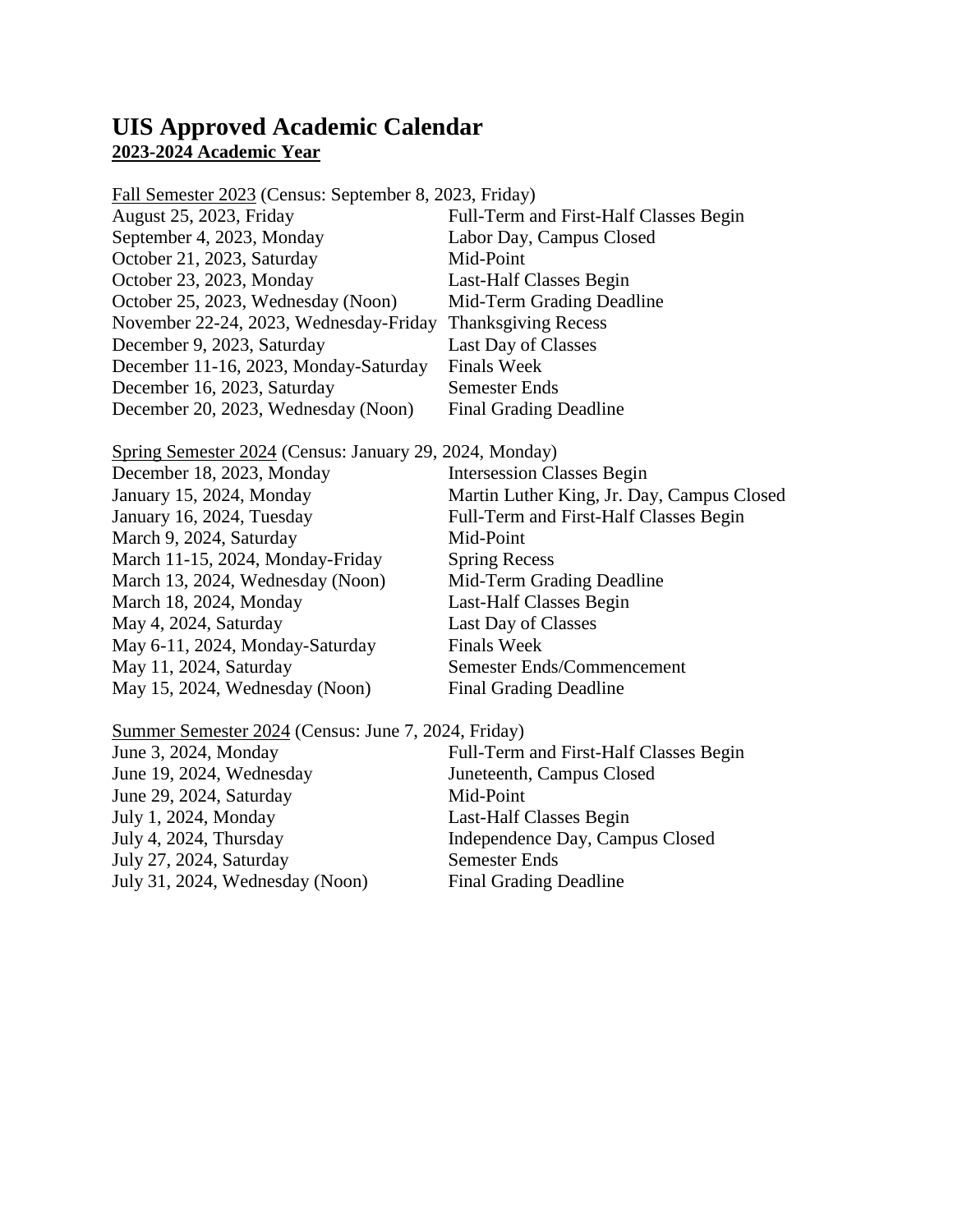## **UIS Approved Academic Calendar 2024-2025 Academic Year**

| Fall Semester 2024 (Census: September 6, 2024, Friday) |                                        |
|--------------------------------------------------------|----------------------------------------|
| August 23, 2024, Friday                                | Full-Term and First-Half Classes Begin |
| September 2, 2024, Monday                              | Labor Day, Campus Closed               |
| October 19, 2024, Saturday                             | Mid-Point                              |
| October 21, 2024, Monday                               | Last-Half Classes Begin                |
| October 23, 2024, Wednesday (Noon)                     | Mid-Term Grading Deadline              |
| November 27-29, 2024, Wednesday-Friday                 | <b>Thanksgiving Recess</b>             |
| December 7, 2024, Saturday                             | Last Day of Classes                    |
| December 9-14, 2024, Monday-Saturday                   | <b>Finals Week</b>                     |
| December 14, 2024, Saturday                            | Semester Ends                          |
| December 18, 2024, Wednesday (Noon)                    | <b>Final Grading Deadline</b>          |
|                                                        |                                        |

| Spring Semester 2025 (Census: January 27, 2025, Monday) |
|---------------------------------------------------------|
| <b>Intersession Classes Begin</b>                       |
| Full-Term and First-Half Classes Begin                  |
| Martin Luther King, Jr. Day, Campus Closed              |
| Mid-Point                                               |
| <b>Spring Recess</b>                                    |
| Mid-Term Grading Deadline                               |
| Last-Half Classes Begin                                 |
| Last Day of Classes                                     |
| <b>Finals Week</b>                                      |
| Semester Ends/Commencement                              |
| <b>Final Grading Deadline</b>                           |
|                                                         |

Summer Semester 2025 (Census: June 6, 2025, Friday)<br>June 2, 2025, Monday Full-Term June 2, 2025, Monday Full-Term and First-Half Classes Begin June 19, 2025, Thursday Juneteenth, Campus Closed June 19, 2025, Thursday<br>
June 28, 2025, Saturday<br>
June 30, 2025, Monday<br>
Last-Half (

July 26, 2025, Saturday Semester Ends July 30, 2025, Wednesday (Noon) Final Grading Deadline

June 30, 2025, Monday Last-Half Classes Begin July 4, 2025, Friday Independence Day, Campus Closed